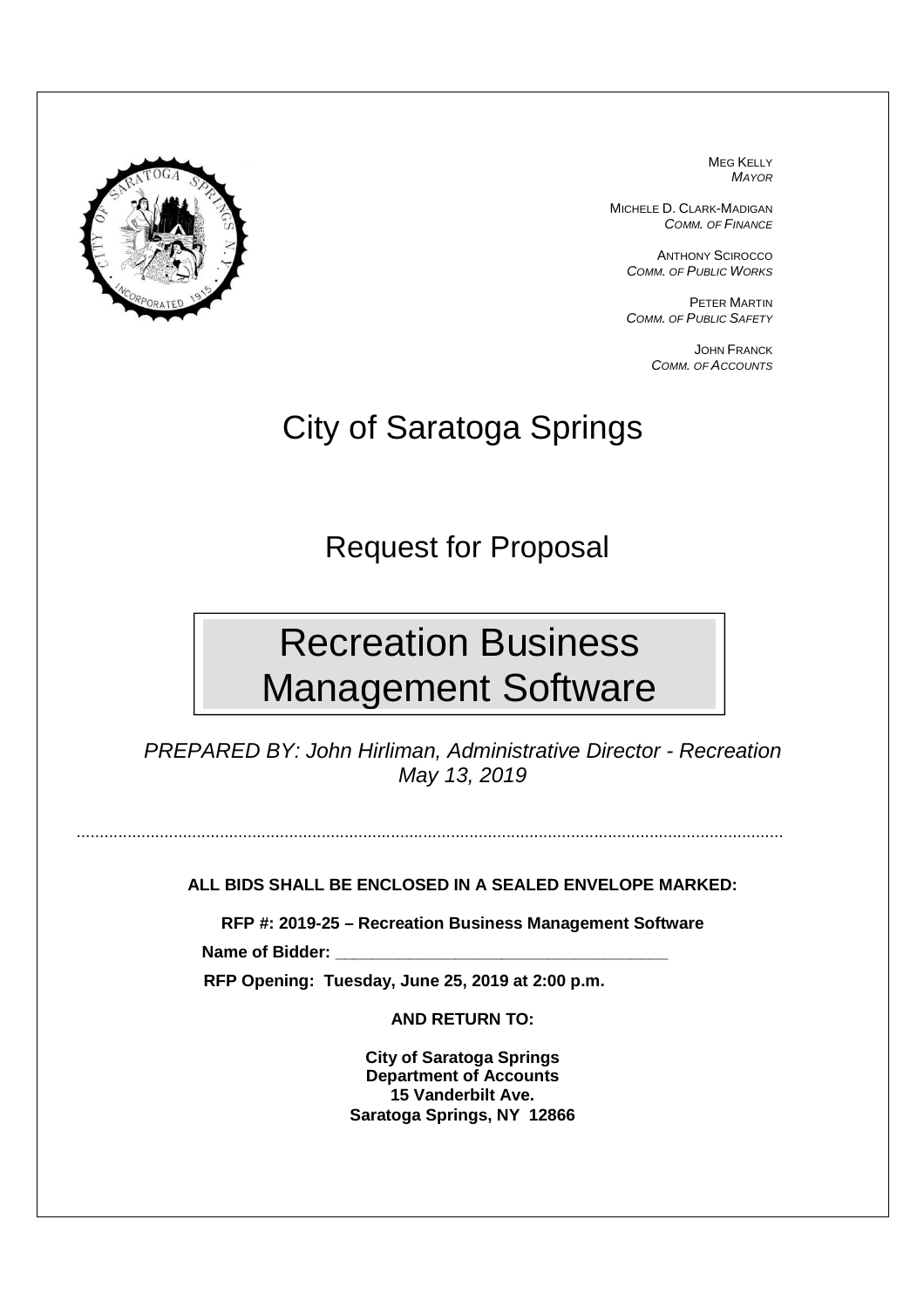City of Saratoga Springs, NY **RFP Opening: Tuesday, June 25, 2019 2:00 p.m.** Recreation Business Management Software - RFP #2019-25



### **Notice to Bidders**

The City of Saratoga Springs, New York, will receive sealed bids for Recreation Business Management Software. Sealed bids must be received in its' entirety by the City of Saratoga Springs, Office of the Commissioner of Accounts, 15 Vanderbilt Avenue, Saratoga Springs, New York, 12866, by Tuesday, June 25, 2019 at 2:00 p.m. at which time they will be publicly opened and read.

Copies of the request for proposal (RFP) may be obtained on the City's web page at www.saratoga-springs.org, under current bids. There is no fee for these documents.

Addenda, if any, will be issued only to those persons whose name and address are on record with the City as having obtained a bid packet. Addenda to the bid, when issued, will be on file in the City Clerk's Office at least five days before the bid opening date. If you have obtained a bid packet through the City's web site and would like to be on record for any Addenda please email stefanie.richards@saratoga-springs.org with your name, bid packet obtained and email address.

Questions regarding the bid should be directed to Stefanie Richards in writing at stefanie.richards@saratogasprings.org. All bids must be made on the official bid form or an exact copy by reproduction thereof and enclosed is a sealed envelope.

No bidder may withdraw his/her bid within sixty (60) calendar days after the actual date of the opening thereof. Subsequent to sixty days an offer may be withdrawn in writing. State Finance Law §163(9)(e)

The City of Saratoga Springs reserves the right to reject any and all bids, to waive any and all informalities and the right to disregard all nonconforming, non-responsive or conditional bid documents. State Finance Law §163(9)(d)

> **City of Saratoga Springs Saratoga County, New York**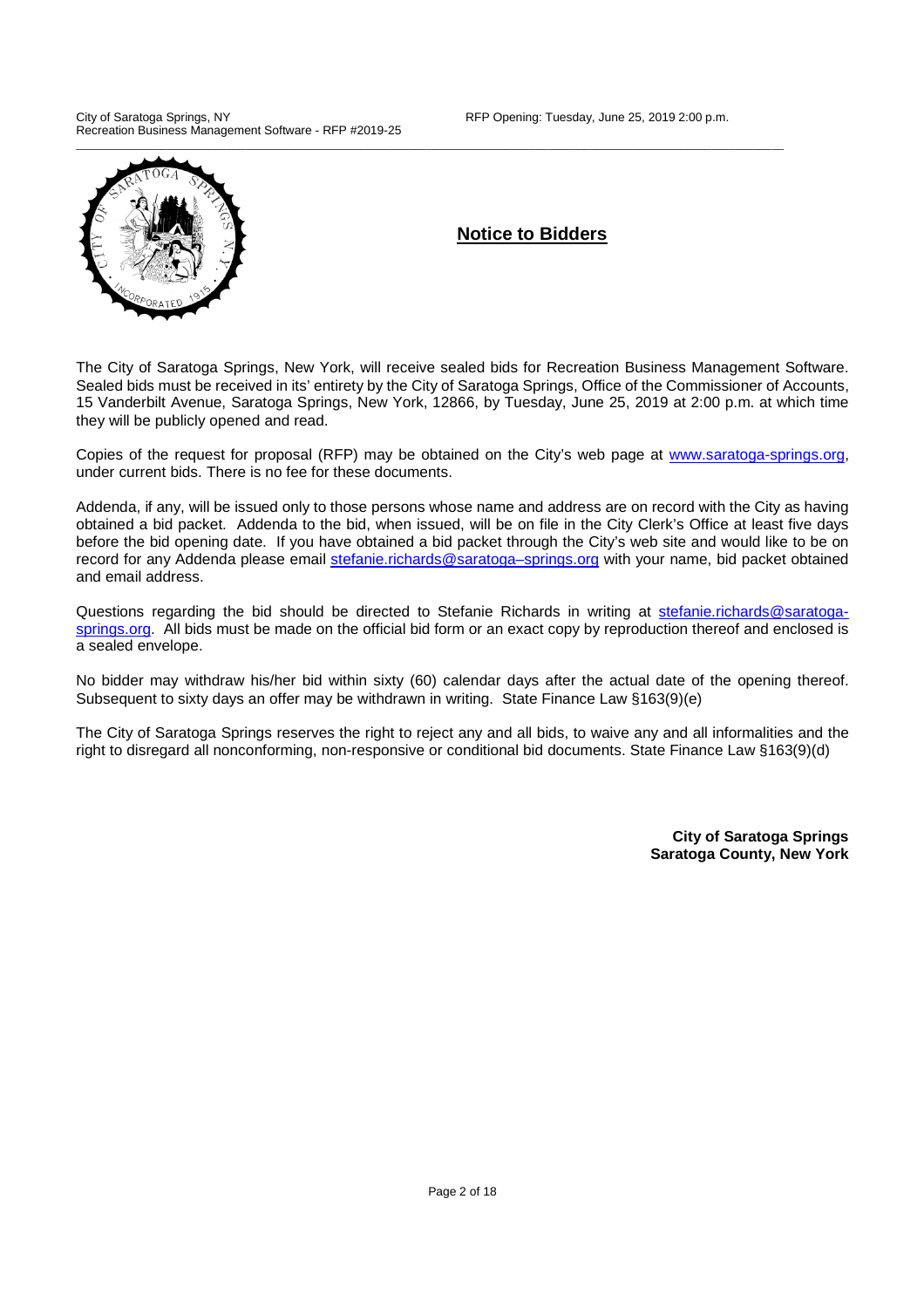City of Saratoga Springs, NY **RFP Opening: Tuesday, June 25, 2019 2:00 p.m.** Recreation Business Management Software - RFP #2019-25



### **Instructions to Bidders**

### **1. RFP DOCUMENTS**

This document includes a complete set of the RFP specifications and required documents, which are for the convenience of bidders and are not to be detached from the bid.

### **2. INTERPRETATION OR ADDENDA**

No oral interpretation will be made to any bidder as to the meaning of the bid or any part thereof. Every request for such an interpretation shall be made in writing to the City. Any inquiry received seven or more days prior to the date fixed for opening of bids shall be given consideration. Every interpretation made to a bidder shall be in the form of Addenda to the bid, and when issued, shall be on file in the City Clerk's Office at least five days before bids are opened.

All Addenda shall be emailed to each person whose name and address are on record with the City as having attained a bid packet or has attended a pre-bid meeting <as applicable>. All such Addenda shall become part of the bid and all bidders shall be bound by such Addenda, whether or not received by the bidders.

#### **3. BIDS**

All bids shall be submitted on documents supplied by the City and shall be subject to all requirements of the bid, including any plans, and these Instructions to Bidders. All bids shall be regular in every respect and no interlineations, excisions or special conditions shall be made or included in the bid documents by the bidder. The City may consider as irregular any bid on which there is an alteration of or departure from the bid forms hereto attached and at its' option may reject the same.

In order to guard against premature opening of the bid documents, bids shall be enclosed in a sealed and clearly labeled envelope with the words:

RFP #: 2019-25 – Recreation Business Management Software

Name of Bidder:

Bid Opening: Tuesday, June 25, 2019 at 2:00 p.m.

AND RETURN TO:

City of Saratoga Springs Department of Accounts 15 Vanderbilt Avenue Saratoga Springs, NY 12866

**4. NON-COLLUSIVE BIDDING CERTIFICATIONS**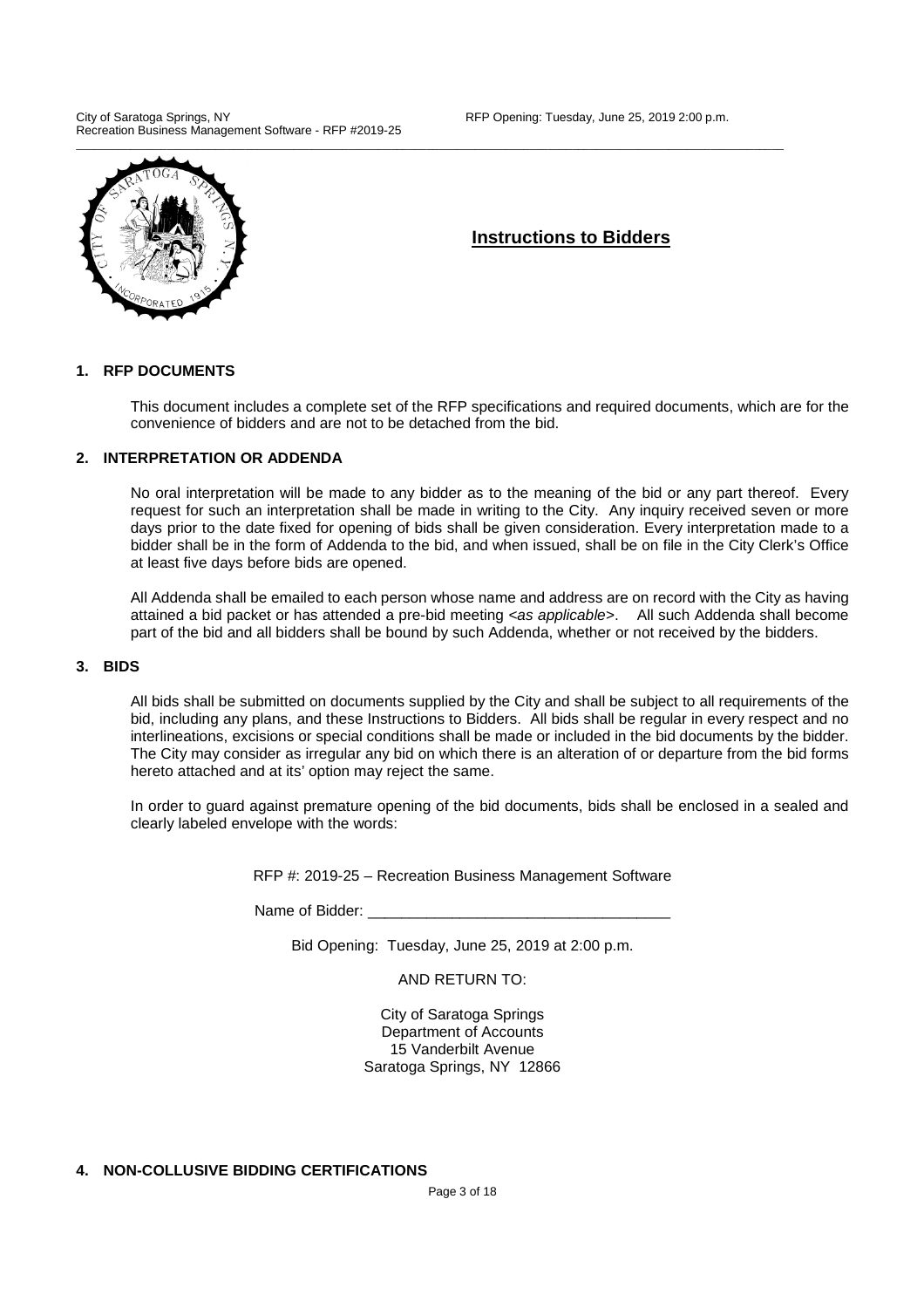Each bidder submitting a bid to the City for the work contemplated by the documents on which bidding is based shall execute and attach thereto, the Non-Collusion Affidavit on the form herein provided, to the effect that he has not colluded with any other person, firm or corporation in regard to any bid submitted. **Failure to submit the executed Non-Collusive Agreement at the time of bid submission may disqualify the bid submission.**

\_\_\_\_\_\_\_\_\_\_\_\_\_\_\_\_\_\_\_\_\_\_\_\_\_\_\_\_\_\_\_\_\_\_\_\_\_\_\_\_\_\_\_\_\_\_\_\_\_\_\_\_\_\_\_\_\_\_\_\_\_\_\_\_\_\_\_\_\_\_\_\_\_\_\_\_\_\_\_\_\_\_\_\_\_\_\_\_\_\_\_\_\_\_\_\_\_\_\_\_\_\_\_\_\_\_\_\_\_\_\_\_\_\_\_\_\_

### **5. VENDOR CODE OF CONDUCT**

Contractor must execute Vendor Code of Conduct and include the agreement with the bid response submission. **Failure to submit the executed Vendor Code of Conduct at the time of bid submission may disqualify the bid submission.** 

### **6. RISK AND SAFETY AGREEMENT**

Bidder must execute the Risk and Safety Agreement and include the agreement with the bid response submission. **Failure to submit the executed Risk and Safety Agreement at the time of bid submission may disqualify the bid submission.** 

### **7. CERTIFICATE OF INSURANCE**

Bidder must include a Certificate of Insurance providing proof of the required insurance as outlined in the Risk and Safety Agreement with the bid response submission. **Failure to submit a Certificate of Insurance at the time of bid submission may disqualify the bid submission.**

### **8. APPRENTICESHIP PROGRAM**

The City of Saratoga Springs hereby requires any contractor on a construction project in excess of \$225,000.00 aggregate, at the time of bid date and prior to entering into a construction contract with the City of Saratoga Springs, or any sub-contractor on such a project with a sub-contract in excess of \$25,000.00 aggregate, at the time of bid date and prior to entering into a sub-contract with a contractor who has a construction contract with the city of Saratoga Springs on a project in excess of \$225,000.00 aggregate, to have apprenticeship agreements traditionally and historically appropriate for the type and scope of work to be performed, which have been registered with, and approved by, the New York State Commissioner of Labor. The term "construction contract" shall mean any contract which involves the construction, reconstruction, improvement, rehabilitation, installation, alteration, renovation, demolition, or otherwise providing for any building, facility or physical structure.

### **9. CORRECTIONS**

The bidder must initial erasures or other changes in the bid.

### **10. RECEIVING BIDS**

Bids received prior to the advertised time of opening shall be securely kept, sealed. The City Clerk's office, whose duty it is to open them shall decide when the specified time has arrived to open bids, and no bid received thereafter will be considered. **LATE BIDS shall be rejected. E-mail or faxed bid submissions are not acceptable and shall not be considered.** 

### **11. OPENING OF BIDS**

At the time and place fixed for the opening of bids, the City shall cause to be opened and publicly read aloud every bid that was received within the time set for receiving bids. Bidders and other persons properly interested may be present, in person or by representative.

### **12. WITHDRAWAL OF BIDS**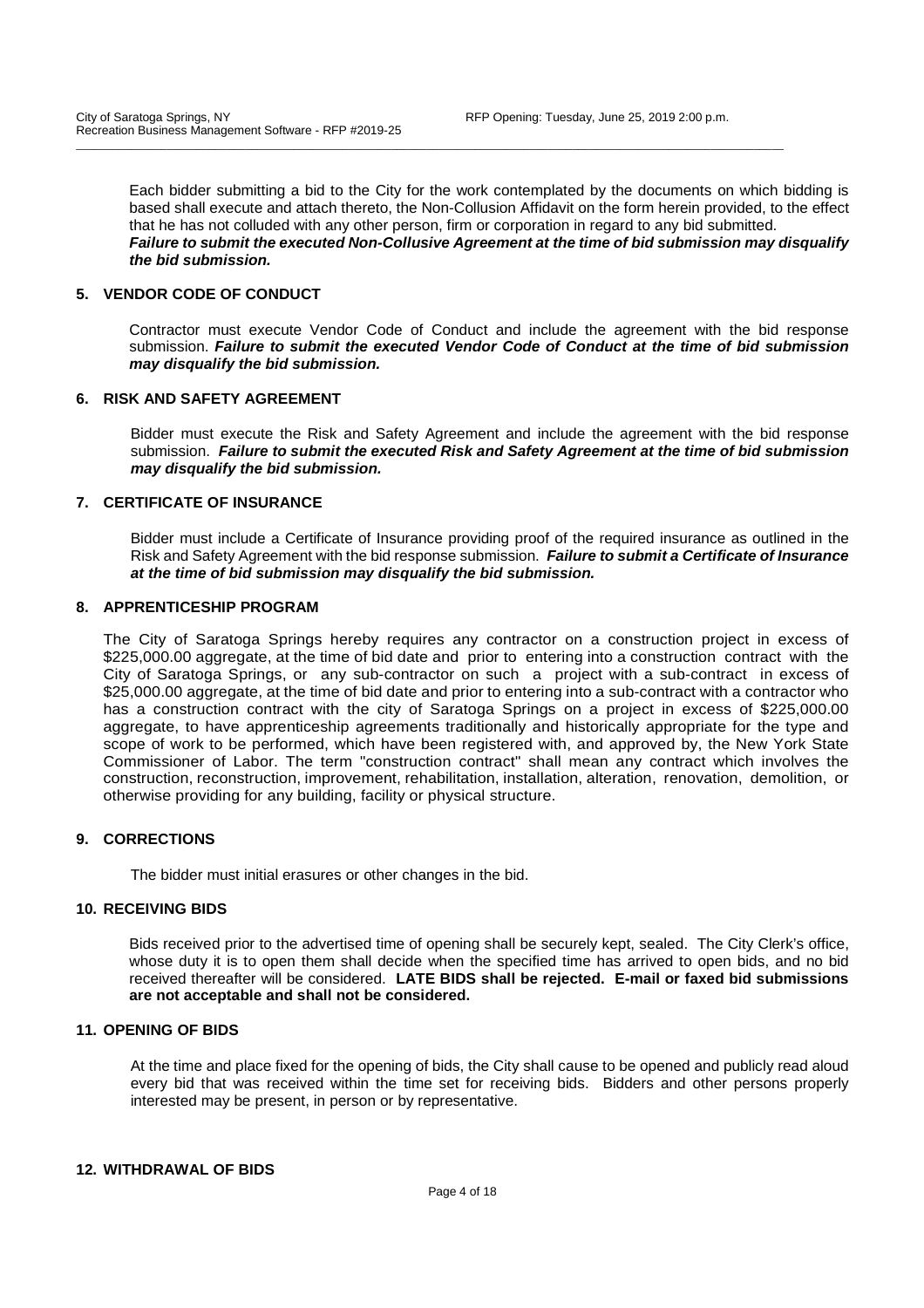Bids may be withdrawn on written request dispatched by the bidder in time for delivery in the normal course of business prior to the time fixed for opening; provided that written confirmation of withdrawal over the signature of the bidder is placed in the mail and postmarked prior to the time set for bid opening.

\_\_\_\_\_\_\_\_\_\_\_\_\_\_\_\_\_\_\_\_\_\_\_\_\_\_\_\_\_\_\_\_\_\_\_\_\_\_\_\_\_\_\_\_\_\_\_\_\_\_\_\_\_\_\_\_\_\_\_\_\_\_\_\_\_\_\_\_\_\_\_\_\_\_\_\_\_\_\_\_\_\_\_\_\_\_\_\_\_\_\_\_\_\_\_\_\_\_\_\_\_\_\_\_\_\_\_\_\_\_\_\_\_\_\_\_\_

#### **13. EVALUATION PROCESS**

After the bid opening, each bidder's proposal will be screened for completeness and conformance with requirements for bid submission as set forth under the Bidders Submittal Instructions. Written bid amounts are the legally binding bid amount, numeric bid amounts are viewed as a convenience. Proposals that do not meet the City's requirements, as outlined in the RFP, may be deemed nonresponsive and given no further consideration.

Proposals meeting the requirements of the City shall be evaluated first on technical information (i.e. operational plan, company background, staffing & personnel biographies, relevant experience, references) and then on the cost proposal.

### **14. AWARD OF CONTRACT: REJECTION OF BIDS**

If the Contract is awarded, it shall be awarded to the responsive and responsible bidder submitting the best value bid complying with the conditions and qualifications of the Notice to Bidders and Instructions to Bidders. The bidder to whom the award is made shall receive by mail a "Notice of Award" at the earliest possible date.

The City, however, reserves the right to reject any and all bids and to waive any informality in bids received whenever bid packages are submitted incomplete without the required attachments and/or such rejections or waivers are in its best interest.

All changes in the award contract effecting price and time must be brought to City Council for approval.

### **15. EQUAL EMPLOYMENT OPPORTUNITY**

Attention of bidders is particularly called to the requirements for ensuring that employees and applicants for employment are not discriminated against because of their race, color, religion, sex or national origin. Preference may be given to MWBE businesses.

#### **16. AMERICANS WITH DISBILITY ACT**

The Vendor and/or Service Provider agrees to comply with the Americans with Disabilities Act (ADA), Section 504 of the Rehabilitation Act of 1973 and not discriminate on the basis of disability in the admission or access to, or treatment of employment in its services, programs, or activities. The Vendor and/or Service Provider agrees to hold harmless and indemnify the City from costs, including but not limited to damages, attorney's fees and staff time, in any action or proceeding brought alleging a violation of ADA and/or Section 504 caused by the Vendor and/or Service Provider. Upon request, accommodations will be provided to allow individuals with disabilities to participate in all services, programs and activities.

### **17. CIVIL RIGHTS**

The City of Saratoga Springs, New York, in accordance with the provisions of Title VI of the Civil Rights Act of 1964 (78 Stat. 252, 42 US. C.§§ 2000d to 2000d-4) and the Regulations, hereby notifies all bidders that it will affirmatively ensure that any contract entered into pursuant to this advertisement, disadvantaged business enterprises will be afforded full and fair opportunity to submit bids in response to this invitation and will not be discriminated against on the grounds of race, color, or national origin in consideration for an award.

### **18. SEXUAL HARRASSMENT**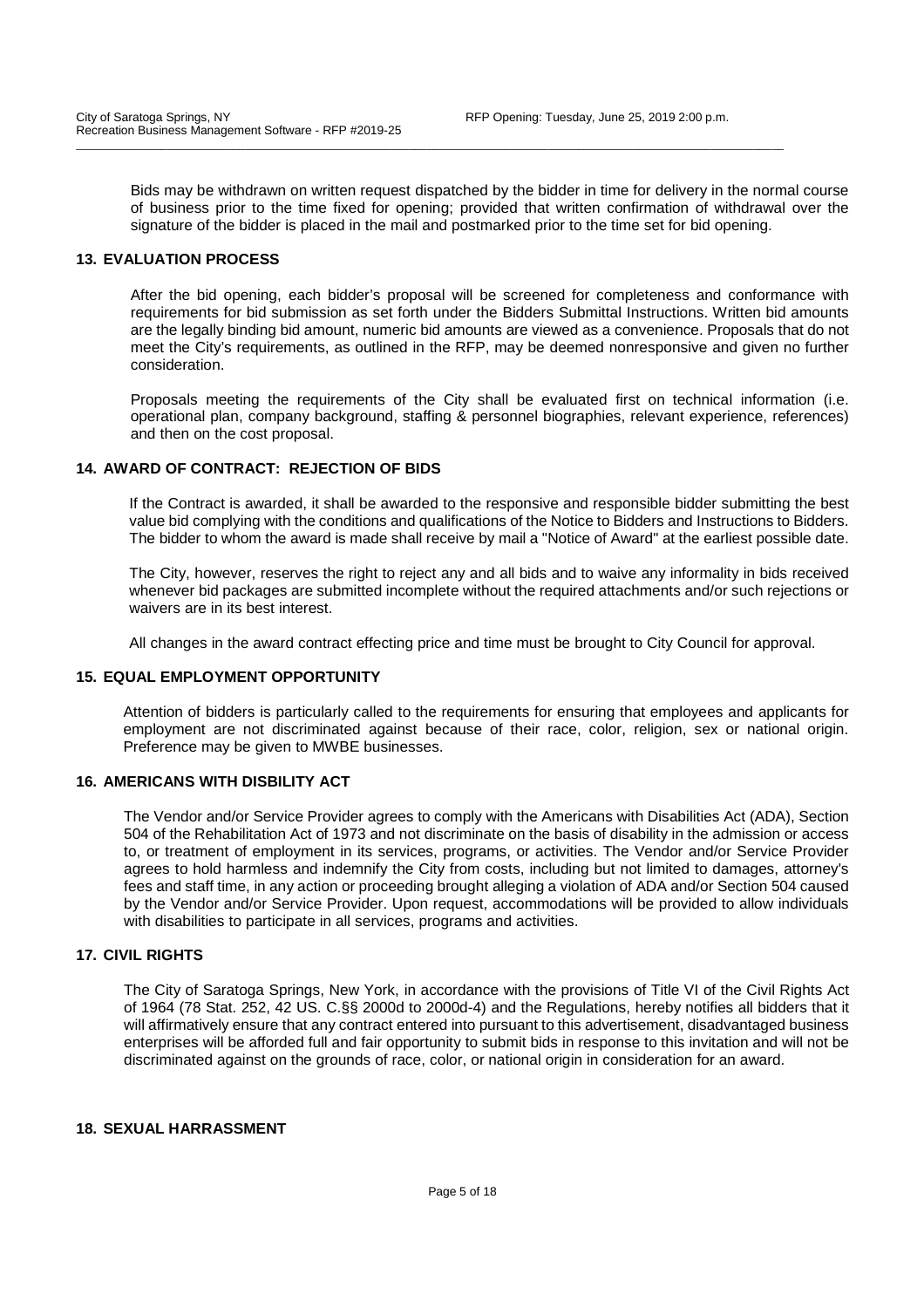Every employer in the New York State is required to adopt a sexual harassment prevention policy. All employees have a legal right to a workplace free from sexual harassment, and the City of Saratoga Springs is committed to maintaining a workplace free from sexual harassment. Per New York State Law, the City of Saratoga Springs has a sexual harassment prevention policy in place. This policy applies to all employees, paid or unpaid interns and non-employees in our workplace, regardless of immigration status.

\_\_\_\_\_\_\_\_\_\_\_\_\_\_\_\_\_\_\_\_\_\_\_\_\_\_\_\_\_\_\_\_\_\_\_\_\_\_\_\_\_\_\_\_\_\_\_\_\_\_\_\_\_\_\_\_\_\_\_\_\_\_\_\_\_\_\_\_\_\_\_\_\_\_\_\_\_\_\_\_\_\_\_\_\_\_\_\_\_\_\_\_\_\_\_\_\_\_\_\_\_\_\_\_\_\_\_\_\_\_\_\_\_\_\_\_\_

### **19. COMPLIANCE**

Failure to comply with any of the above terms or any evidence of poor quality or service will be considered cause of discontinuing business with the successful bidder.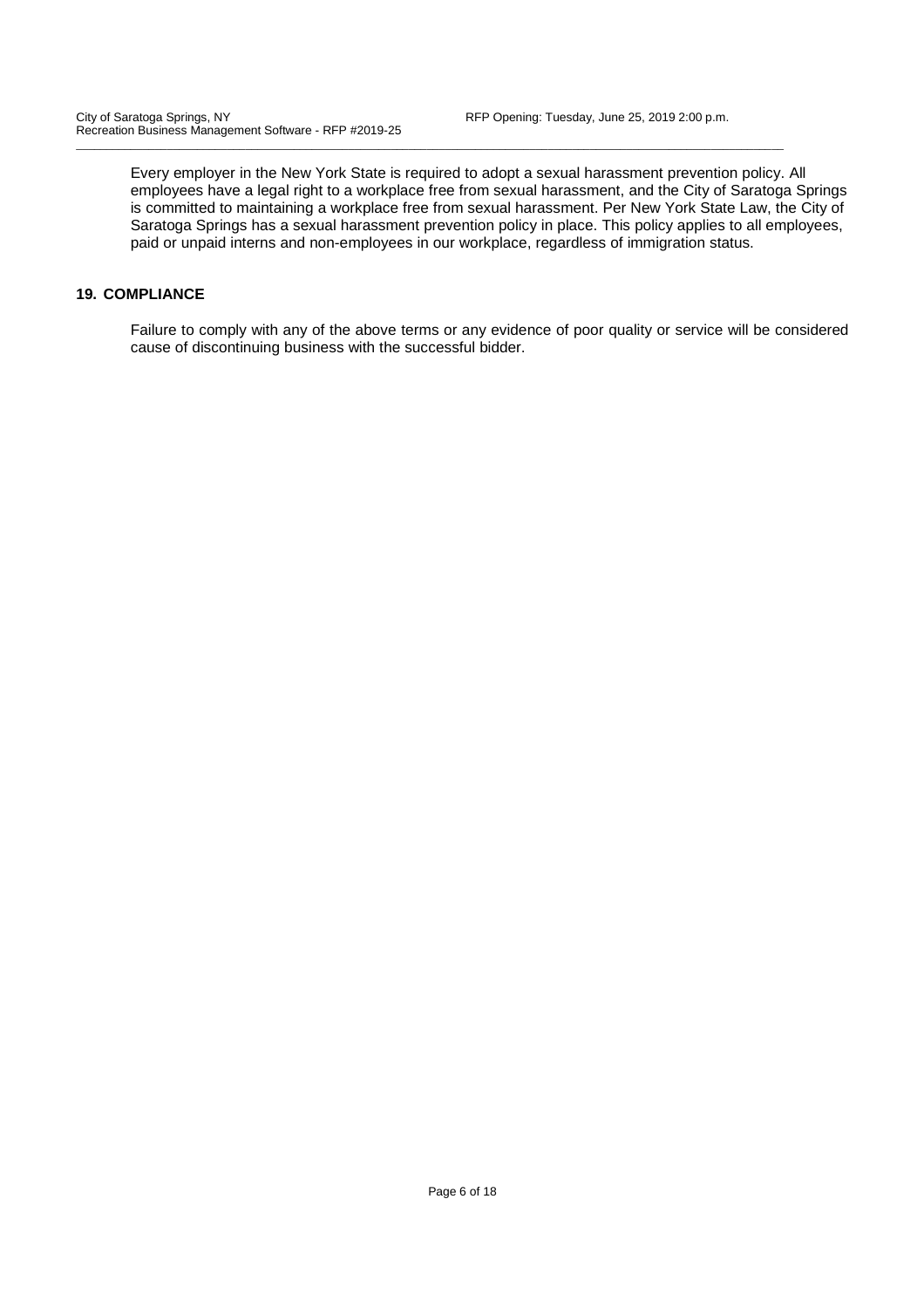

**Bidders Submittal Instructions** 

### **BIDDERS PLEASE NOTE YOUR BID MUST BE RETURNED AS FOLLOWS:**

**Step One:** You MUST execute and include the following documents, one original and two copies of each, with your response:

- Your response to the RFP in question (3)
- Non-Collusive Bidding Certification
- Vendor Code of Conduct
- Risk & Safety Agreement
- **Certificate of Insurance** (as outlined in Risk & Safety Agreement)
	- **Including Worker's Compensation Certificate**
	- **Sub Contractors (if applicable) Certificate of Insurance** (as outlined in Risk & Safety Agreement) **Including Worker's Compensation Certificate**

### **FAILURE TO SUBMIT RFP DOCUMENTS AS OUTLINED ABOVE MAY LEAD TO IMMEDIATE RFP DISQUALIFICATION.**

**Step Two:** Enclose your bid in a sealed envelope marked:

**RFP #: 2019-25 – Recreation Business Management Software** 

Name of Bidder:

**Bid Opening: Tuesday, June 25, 2019 at 2:00 p.m.** 

**Step Three:** Please return your response to this RFP to the following address:

**City of Saratoga Springs Department of Accounts 15 Vanderbilt Avenue Saratoga Springs, NY 12866**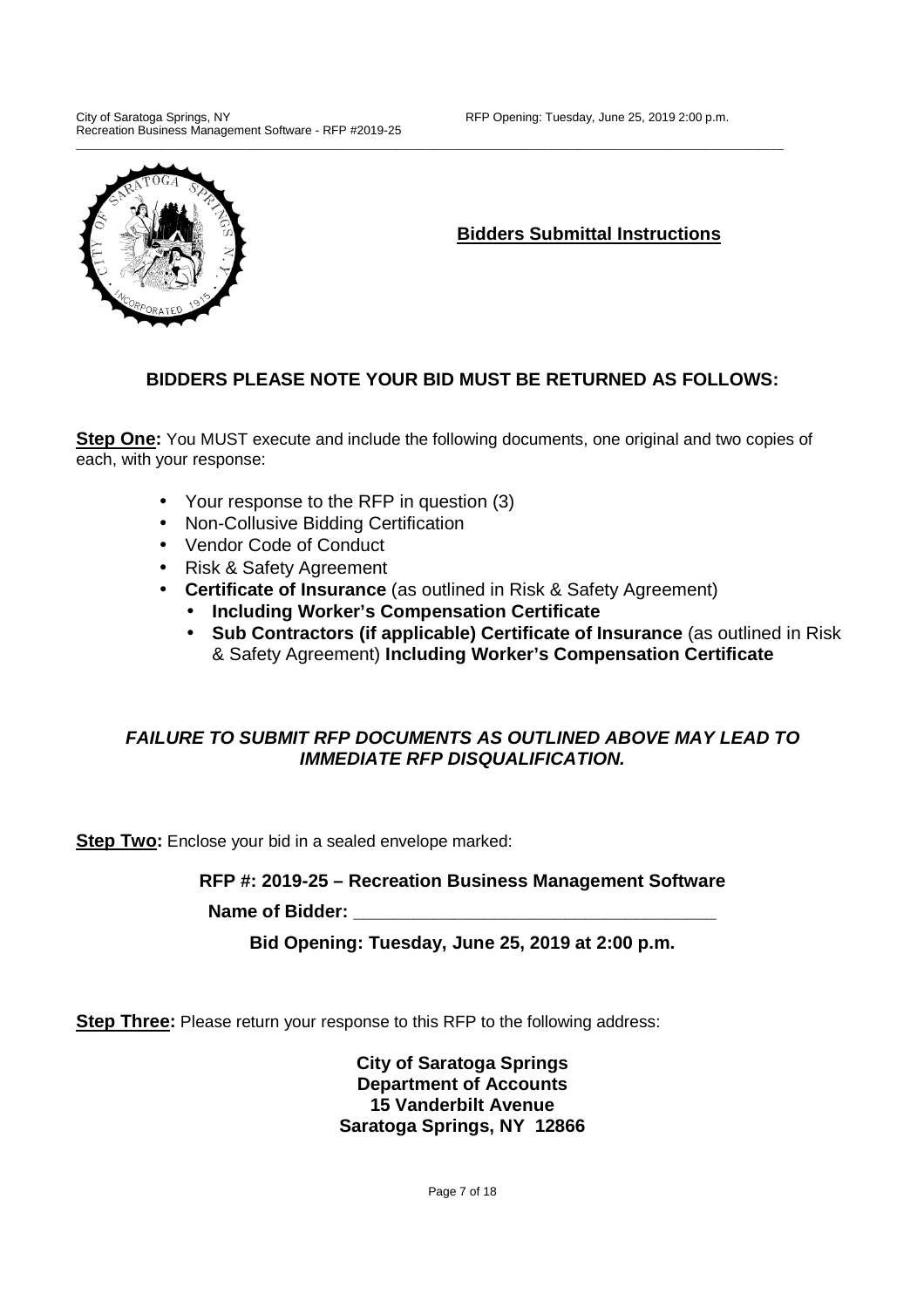

### **Statement of Specifications**

**Recreation Business Management Software** 

The City of Saratoga Springs is accepting proposals to select a qualified vendor to provide a recreation management software package that meets the needs of the Recreation Department.

\_\_\_\_\_\_\_\_\_\_\_\_\_\_\_\_\_\_\_\_\_\_\_\_\_\_\_\_\_\_\_\_\_\_\_\_\_\_\_\_\_\_\_\_\_\_\_\_\_\_\_\_\_\_\_\_\_\_\_\_\_\_\_\_\_\_\_\_\_\_\_\_\_\_\_\_\_\_\_\_\_\_\_\_\_\_\_\_\_\_\_\_\_\_\_\_\_\_\_\_\_\_\_\_\_\_\_\_\_\_\_\_\_\_\_\_\_

### **Anticipated Project Time Line** (All times EST)

**Deadline for Vendor Questions** Tuesday, June 18, 2019 Vendor Proposals due Tuesday, 2:00pm June 25, 2019 City Select Candidates to Demo Proposal June 26 – July 19, 2019 City Award Bid and Contract **August 6, 2019** Implementation/Testing/Training September 1 – October 31, 2019 Software Implementation "Go Live" November 1, 2019

### **City Background**

The City of Saratoga Springs is a community of approximately 28,000 residents whose Recreation facilities and programs service the Saratoga Springs Enlarged School district of approximately 76,000 residents. The Recreation Department in coordination with the Department of Public Works program, schedule, and maintain 8 recreation sites with 6 full time recreation admin employees, 165 part time and seasonal recreation staff, and 10 recreation maintenance staff. The recreation sites include an indoor recreation center, an ice rink, a waterfront park, and 5 public parks. In addition, the City uses a private field to run its soccer program. Within these sites, the Recreation Department schedules and/or rents approximately 100 facilities such as meeting rooms, fields, courts, ice sheets, and gymnasiums. The Recreation Department registers participants in approximately 42 programs with about 2,700 participants annually and offers 11 drop in programs (no registration) with about 27,000 participants annually.

### **Current Information Technology**

The Recreation Department currently uses Max Enterprise (ME), now called Interactive Network, to run its operations, including program registration, facility/program/league scheduling, billing, membership management, and Point of Sale for concessions and drop in programs. ME is housed internally on the City's server, does not have an online component and is accessible to the staff at 3 physical locations on 11 desktops (7 front desk stations and 6 admin) and 1 lap top. The software is no longer being supported by Interactive Network. The Department has 26,735 individuals, 9004 families, and 521 companies in its customer base on ME. There are 6 full time employees with approximately 30 part time (front desk) staff using ME. The ME software is not compatible with the City's accounting software, MUNIS, so all transactions are manually duplicated and entered into the City's software system after being entered through ME.

### **Scope of Services**

The objective is to replace the current software with a "cloud based" recreation software package. The software should meet current and future needs of the Recreation Department that is backed by the provider of the software. An off the shelf type that can also be customized as future needs arise is ideal. As the Department changes over time, the demands most likely will change so a program that has a long shelf life is preferred.

The ideal software solution will enable the City to provide excellent customer service both in person and online for its main business activities including, but not limited to, drop in programs, web based online and in house program registration, league scheduling, point of sale, payment processing, facility/program scheduling, billing, membership management, marketing/communications, and reporting. In addition, the system should provide for efficient and effective business process and management tools to assist in program administration. The City is very protective of its customer's information and requires their information not be shared with any third party vendor.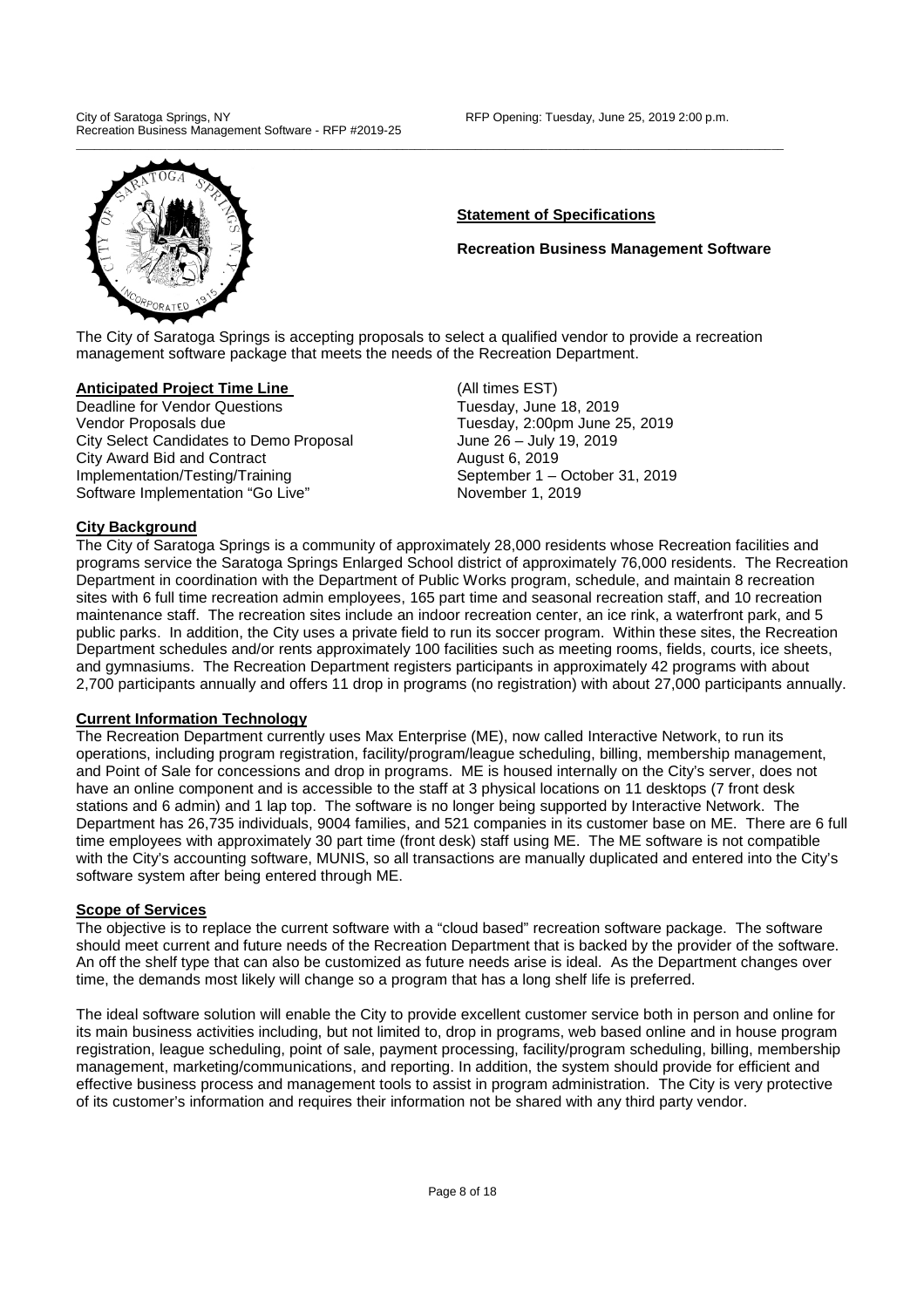### **Product Requirements**

The selected software must provide all the following features for consideration: When reviewing these items, indicate your software's ability to perform the functions outlined in each table by placing an "X" in the appropriate column. The description for each column heading is:

\_\_\_\_\_\_\_\_\_\_\_\_\_\_\_\_\_\_\_\_\_\_\_\_\_\_\_\_\_\_\_\_\_\_\_\_\_\_\_\_\_\_\_\_\_\_\_\_\_\_\_\_\_\_\_\_\_\_\_\_\_\_\_\_\_\_\_\_\_\_\_\_\_\_\_\_\_\_\_\_\_\_\_\_\_\_\_\_\_\_\_\_\_\_\_\_\_\_\_\_\_\_\_\_\_\_\_\_\_\_\_\_\_\_\_\_\_

### **FEATURE COLUMNS**

| Yes (Y)     | Standard function of the software.                                                                                                                                                                                                                                                           |  |  |  |
|-------------|----------------------------------------------------------------------------------------------------------------------------------------------------------------------------------------------------------------------------------------------------------------------------------------------|--|--|--|
| Partial (P) | The software provides some of the required functionality but further modification or development is<br>required. Provide details on what functions are standard and the scope and cost of any further<br>modifications.                                                                      |  |  |  |
| Mod (M)     | Not a standard function of the software, modification or development is required to provide this function.<br>Provide further details on the scope and cost of the modifications.                                                                                                            |  |  |  |
| No(N)       | This function is not available. If other options are available, please provide further details.                                                                                                                                                                                              |  |  |  |
| Notes:      | If comments do not fit into the provided sections, provide comments separately. Additional<br>$\bullet$<br>comments must be clearly identified by the corresponding section and title, e.g. Scheduling,<br>Financials.<br>An $(R)$ in front of a feature indicates that feature is required. |  |  |  |

| <b>FEATURES</b>                                                                          |  | P | M | N | <b>Comments</b> |
|------------------------------------------------------------------------------------------|--|---|---|---|-----------------|
| <b>General for the Entire System</b>                                                     |  |   |   |   |                 |
| (R) System must operate under Windows                                                    |  |   |   |   |                 |
| (R) System must maintain permission agreements for a period of three (3)                 |  |   |   |   |                 |
| years past child's 18 <sup>th</sup> birthday and a minimum of six (6) years after entry. |  |   |   |   |                 |
| (R) System must maintain all original records generated as a result of this              |  |   |   |   |                 |
| software for a period of six (6) years after entry. Upon request, copies of              |  |   |   |   |                 |
| those records shall be provided to the City at no cost.                                  |  |   |   |   |                 |
| (R) Ability to prevent duplicate transactions or bookings                                |  |   |   |   |                 |
| (R) Ability to automatically calculate and apply different fees based on                 |  |   |   |   |                 |
| City/School District/Non-School District residency, age, status                          |  |   |   |   |                 |
| (R) Ability to search transactions, customer information, activity codes, etc.           |  |   |   |   |                 |
| (R) Ability for online waiver authorization via electronic signature                     |  |   |   |   |                 |
| (R) Provide online cart for customers to view, edit, add, and delete                     |  |   |   |   |                 |
| transactions prior to checkout                                                           |  |   |   |   |                 |
| (R) Web interface for customers and staff must be accessible on                          |  |   |   |   |                 |
| commonly used desktop and mobile devices, platforms, and screens                         |  |   |   |   |                 |
| <b>Licensing</b>                                                                         |  |   |   |   |                 |
| (R) Ability to provide a minimum of 15 site licenses                                     |  |   |   |   |                 |
| Ability to supply additional licenses                                                    |  |   |   |   |                 |
| <b>Point of Sale</b>                                                                     |  |   |   |   |                 |
| (R) Ability to take payments by cash and check                                           |  |   |   |   |                 |
| (R) Ability to print, reprint, and/or email receipts                                     |  |   |   |   |                 |
| (R) Ability to attach the appropriate City's charge code to each transaction             |  |   |   |   |                 |
| Ability to create a configurable interface to accommodate our different                  |  |   |   |   |                 |
| facilities (Rec Center, Ice Rinks)                                                       |  |   |   |   |                 |
| Ability to easily show payment amounts and accept payments for various                   |  |   |   |   |                 |
| types of programs                                                                        |  |   |   |   |                 |
| Ability to track sales of pro shop merchandise and rentals (i.e. skate                   |  |   |   |   |                 |
| rentals)                                                                                 |  |   |   |   |                 |
| Ability to integrate with membership, rentals, and inventory                             |  |   |   |   |                 |
| Ability to easily issue refunds                                                          |  |   |   |   |                 |
| Ability to customize reports created for this feature                                    |  |   |   |   |                 |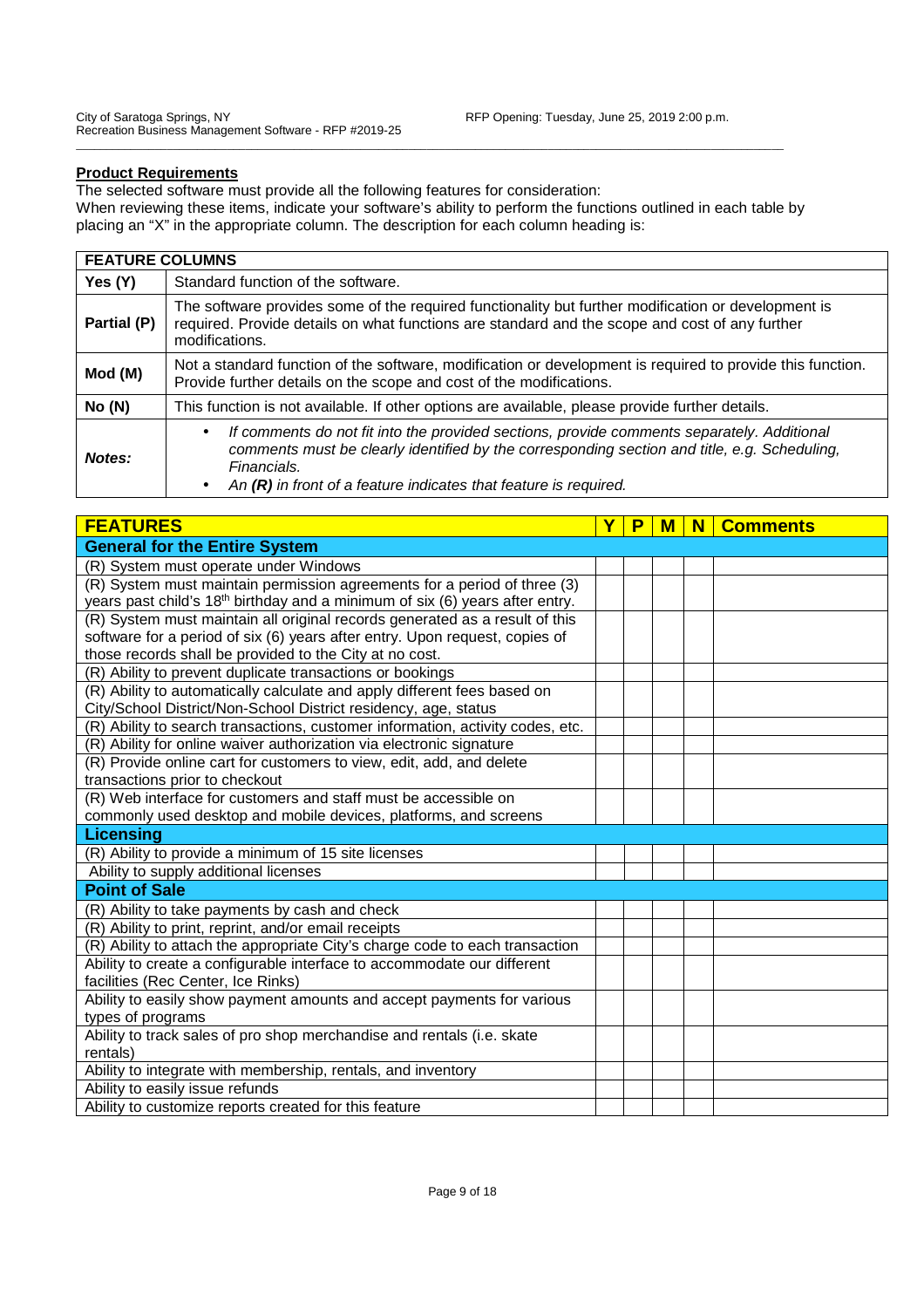| <b>FEATURES</b>                                                                | Р | м | N | <b>Comments</b> |
|--------------------------------------------------------------------------------|---|---|---|-----------------|
| <b>Customer Database</b>                                                       |   |   |   |                 |
| (R) Ability to establish individual accounts for each user                     |   |   |   |                 |
| (R) Ability to configure security levels for each individual account           |   |   |   |                 |
| (R) Ability to assign to each user various activities such as program          |   |   |   |                 |
| registration, facility rental, online bill payment, etc                        |   |   |   |                 |
| (R) Ability to lock customer access to account during administrative access    |   |   |   |                 |
| for upgrades, changes, etc                                                     |   |   |   |                 |
| (R) Security to prevent outside sources from accessing our data                |   |   |   |                 |
| (R) Vendor will not share customer information with third party vendors.       |   |   |   |                 |
| Select "YES" if you do not share information.                                  |   |   |   |                 |
| (R) Ability to assign one of three levels (City, School, Non-School) to each   |   |   |   |                 |
| customer account. This is critical because each level is associated with a     |   |   |   |                 |
| specific rate structure and registration period                                |   |   |   |                 |
| (R) System must be user friendly for use both in house and online use          |   |   |   |                 |
| Ability to provide a flexible search capability                                |   |   |   |                 |
| Ability for database to handle split families and individuals with multiple    |   |   |   |                 |
| associations. An example of this is: The Doe family is in our system and       |   |   |   |                 |
| has the following assigned to it: father John, mother Jane, son Joe. John is   |   |   |   |                 |
| also listed separately as president of the local softball organization and as  |   |   |   |                 |
| a volunteer at the Recreation Center. (*** See Below - Duplication?***)        |   |   |   |                 |
| Ability for database to handle split family situations                         |   |   |   |                 |
| Ability to enter a beginning and ending Skill Level for an individual for a    |   |   |   |                 |
| program session (i.e. Spring 2019 Intro to Ice Skating), either by manual      |   |   |   |                 |
| input or through spreadsheet upload                                            |   |   |   |                 |
| Ability to set alerts/suspensions on client accounts (i.e. overdue)            |   |   |   |                 |
| <b>Membership/Program Registration</b>                                         |   |   |   |                 |
| (R) Ability to facilitate and manage both in house and online membership       |   |   |   |                 |
| sign-ups (permission agreements) and renewals based on residency               |   |   |   |                 |
| (R) Ability to allow participants check in throughout session/class            |   |   |   |                 |
| (R) Ability to see a member's age during check in                              |   |   |   |                 |
| (R) Allow for online as well as in-person registration                         |   |   |   |                 |
| (R) Ability to make payments online                                            |   |   |   |                 |
| (R) Ability to internally generate refunds/credits                             |   |   |   |                 |
| (R) Ability to organize and manage programs by seasons/years                   |   |   |   |                 |
| (R) Ability to copy activity program information to future seasons/years       |   |   |   |                 |
| (R) Ability to print rosters and attendance lists and email rosters to         |   |   |   |                 |
| instructors                                                                    |   |   |   |                 |
| (R) Ability to retain history of inactive activities in addition to enrollment |   |   |   |                 |
| information                                                                    |   |   |   |                 |
| (R) Ability to warn customers if registration criteria is not met such as      |   |   |   |                 |
| permission/age/gender/address or if activity is full                           |   |   |   |                 |
| (R) Ability for customers to browse activities and availability online.        |   |   |   |                 |
| (R) Ability to pass transaction fees on to customer (if applicable)            |   |   |   |                 |
| (R) Ability to show all fees associated with a transaction (i.e. program fees, |   |   |   |                 |
| transaction fees) itemized as separate fees                                    |   |   |   |                 |
| (R) Ability to create passes/punch cards/gift cards for programs               |   |   |   |                 |
| (R) Ability to apply optional course fees (ie: supplies/manuals/shirts)        |   |   |   |                 |
| (R) Ability to prompt for additional course specific information               |   |   |   |                 |
| (R) Ability to assign officials and volunteers to programs/teams               |   |   |   |                 |
| Ability to generate waitlist when applicable                                   |   |   |   |                 |
| Ability to generate multiple program fees to accommodate "Early Bird"          |   |   |   |                 |
| discounts and residency based fees.                                            |   |   |   |                 |
| Ability to use current membership key tag system with pre-printed bar          |   |   |   |                 |
| codes for program check-in                                                     |   |   |   |                 |
| Ability to customize reports created for this feature                          |   |   |   |                 |

\_\_\_\_\_\_\_\_\_\_\_\_\_\_\_\_\_\_\_\_\_\_\_\_\_\_\_\_\_\_\_\_\_\_\_\_\_\_\_\_\_\_\_\_\_\_\_\_\_\_\_\_\_\_\_\_\_\_\_\_\_\_\_\_\_\_\_\_\_\_\_\_\_\_\_\_\_\_\_\_\_\_\_\_\_\_\_\_\_\_\_\_\_\_\_\_\_\_\_\_\_\_\_\_\_\_\_\_\_\_\_\_\_\_\_\_\_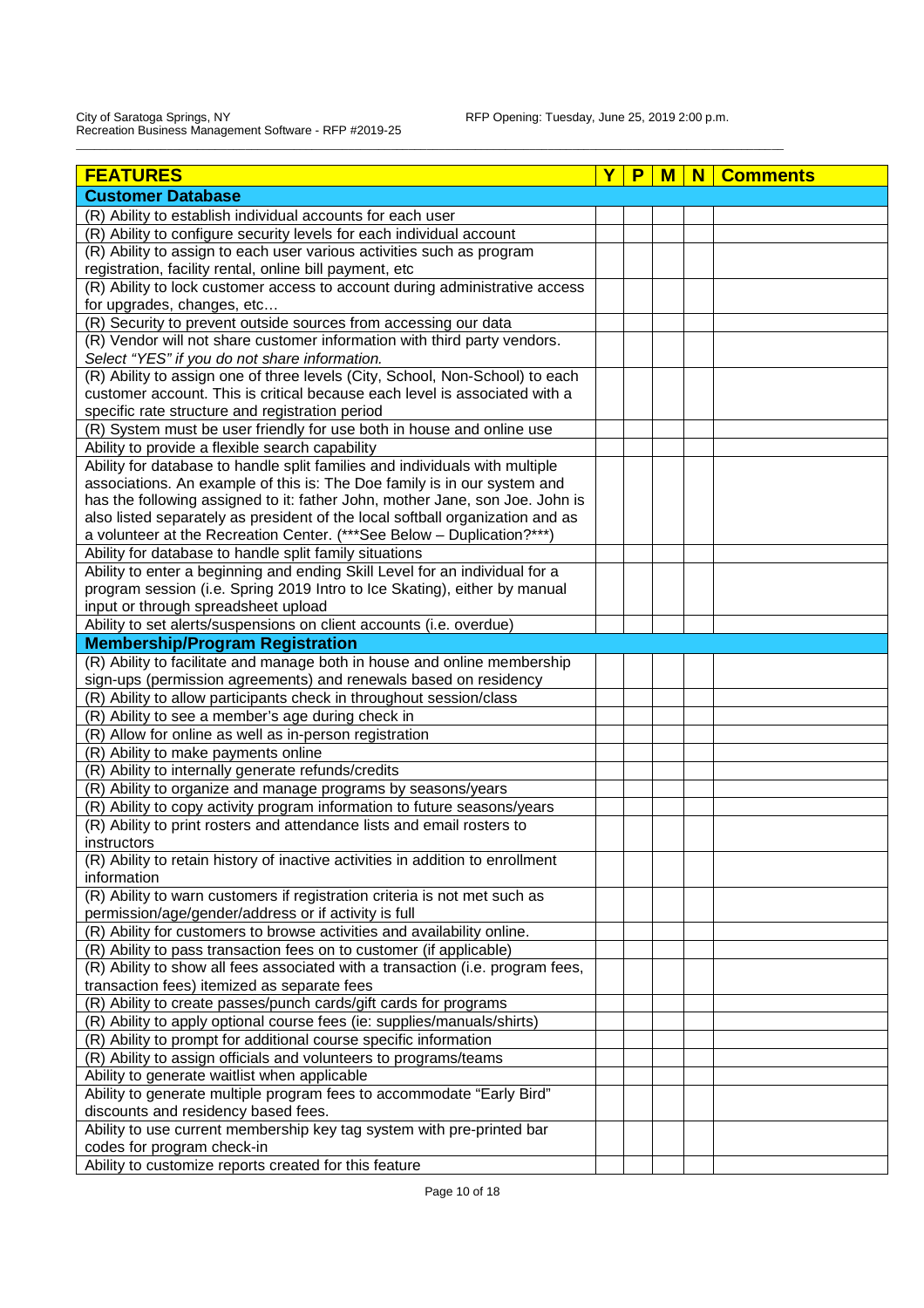| <b>FEATURE</b>                                                                                         | Υ | P | м | N | <b>Comments</b> |
|--------------------------------------------------------------------------------------------------------|---|---|---|---|-----------------|
| <b>Scheduling</b>                                                                                      |   |   |   |   |                 |
| (R) Ability to schedule over 100 facility users and 53 programs at 104                                 |   |   |   |   |                 |
| different facilities (i.e. soccer, baseball, softball fields, ice rinks, basketball,                   |   |   |   |   |                 |
| pickleball and tennis courts)                                                                          |   |   |   |   |                 |
| (R) Ability to perform user friendly league scheduling for various leagues                             |   |   |   |   |                 |
| comprised of multiple teams/divisions                                                                  |   |   |   |   |                 |
| (R) Allow for real time viewing of facility availability                                               |   |   |   |   |                 |
| (R) Ability to amend, cancel, and reschedule bookings                                                  |   |   |   |   |                 |
| (R) Ability to generate multiple rental fees to accommodate residency,                                 |   |   |   |   |                 |
| hourly rates, additional charges (i.e. field lights), and lump sum fees                                |   |   |   |   |                 |
| (R) Ability to assign officials and volunteers to teams                                                |   |   |   |   |                 |
| Ability to build teams/classes based on selected criteria (i.e skill level,                            |   |   |   |   |                 |
| grade, gender)                                                                                         |   |   |   |   |                 |
| Ability to track facility renters who have completed rental agreement and                              |   |   |   |   |                 |
| provided insurance                                                                                     |   |   |   |   |                 |
| Ability to provide rosters, schedules, and booking information to customers                            |   |   |   |   |                 |
| Ability to generate an online schedule that is available for participants,                             |   |   |   |   |                 |
| organizations, and staff to easily ready and print                                                     |   |   |   |   |                 |
| Ability to capture and report event attendance                                                         |   |   |   |   |                 |
| Ability to apply user defined extra fees                                                               |   |   |   |   |                 |
| Ability to capture and report events by type                                                           |   |   |   |   |                 |
| Ability to manage repeat bookings on an individual as well as group basis                              |   |   |   |   |                 |
| Ability to rollover bookings from previous seasons/years                                               |   |   |   |   |                 |
| Ability to customize reports created for this feature                                                  |   |   |   |   |                 |
| <b>Reporting</b>                                                                                       |   |   |   |   |                 |
| (R) Ability to provide a standard set of reports with flexibility for                                  |   |   |   |   |                 |
| customization as needed                                                                                |   |   |   |   |                 |
| Ability for an overall reporting feature that provides a user the ability to pick                      |   |   |   |   |                 |
| the fields they want to appear on a report and customize grouping, sorting,                            |   |   |   |   |                 |
| etc                                                                                                    |   |   |   |   |                 |
| Full access to all data at the table level                                                             |   |   |   |   |                 |
| Ability to export customized data lists in commonly accepted formats (i.e.                             |   |   |   |   |                 |
| xls)                                                                                                   |   |   |   |   |                 |
| <b>Marketing/Communication</b>                                                                         |   |   |   |   |                 |
| (R) Ability to export contact information in order to market surveys,                                  |   |   |   |   |                 |
| newsletter, announcements, etc via email and regular mail                                              |   |   |   |   |                 |
| (R) Ability to export information in commonly accepted formats (i.e. xls)                              |   |   |   |   |                 |
| Ability to email all customers or by a subset by program, team, class,                                 |   |   |   |   |                 |
| session, etc                                                                                           |   |   |   |   |                 |
| Ability to generate a catalog                                                                          |   |   |   |   |                 |
| Ability to create marketing material that could be exported for import to                              |   |   |   |   |                 |
| digital signage                                                                                        |   |   |   |   |                 |
| Ability to link to City's website<br>Ability to enter where a person heard about us and report on that |   |   |   |   |                 |
| information                                                                                            |   |   |   |   |                 |
| Ability to link with social media applications                                                         |   |   |   |   |                 |
|                                                                                                        |   |   |   |   |                 |

\_\_\_\_\_\_\_\_\_\_\_\_\_\_\_\_\_\_\_\_\_\_\_\_\_\_\_\_\_\_\_\_\_\_\_\_\_\_\_\_\_\_\_\_\_\_\_\_\_\_\_\_\_\_\_\_\_\_\_\_\_\_\_\_\_\_\_\_\_\_\_\_\_\_\_\_\_\_\_\_\_\_\_\_\_\_\_\_\_\_\_\_\_\_\_\_\_\_\_\_\_\_\_\_\_\_\_\_\_\_\_\_\_\_\_\_\_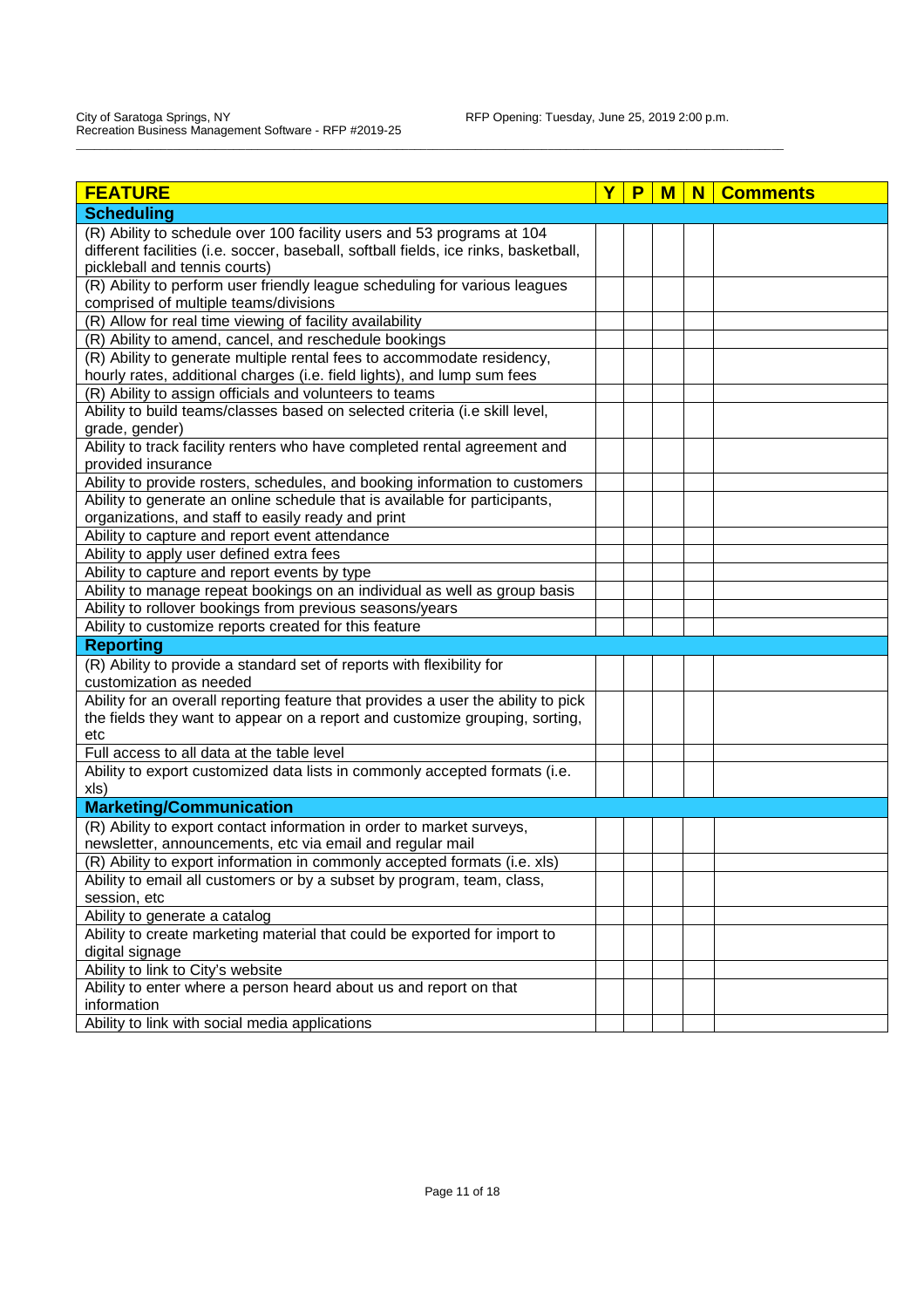| <b>FEATURE</b>                                                                           | P | M | N | <b>Comments</b> |
|------------------------------------------------------------------------------------------|---|---|---|-----------------|
| <b>Financials</b>                                                                        |   |   |   |                 |
| (R) Ability to track all transactions using existing charge codes                        |   |   |   |                 |
| (R) Ability to retrieve a minimum of 6 years worth of financial information              |   |   |   |                 |
| (R) Ability to process credit card payments in a timely manner so that funds             |   |   |   |                 |
| are received promptly into the City's bank account. Credit card payments                 |   |   |   |                 |
| must meet industry standards for data security.                                          |   |   |   |                 |
| (R) Ability to integrate with the City's financial package MUNIS                         |   |   |   |                 |
| (R) Ability to print daily closeout summary/detail reports                               |   |   |   |                 |
| (R) Ability to print, reprint and/or email receipts                                      |   |   |   |                 |
| (R) Ability to create, edit, and manage invoices                                         |   |   |   |                 |
| (R) Ability to manage checks                                                             |   |   |   |                 |
| (R) Ability to accept the following methods of payment: cash, check,                     |   |   |   |                 |
| debit/credit card, use of account balance, gift cards                                    |   |   |   |                 |
| (R) Ability to generate revenue reports                                                  |   |   |   |                 |
| (R) Ability to allow for customer credits and/or refunds                                 |   |   |   |                 |
| (R) Ability to apply payment schedules and due dates                                     |   |   |   |                 |
| Ability to manage third party billing                                                    |   |   |   |                 |
| Ability to receive partial payments and multi-tender payments                            |   |   |   |                 |
| Ability to manage accounts receivable                                                    |   |   |   |                 |
| Ability to override fees                                                                 |   |   |   |                 |
| Ability to manage rental deposits                                                        |   |   |   |                 |
| Ability to link payments to transactions                                                 |   |   |   |                 |
| Ability to track transactions by user                                                    |   |   |   |                 |
| Ability to track individuals receiving a scholarship, including name,                    |   |   |   |                 |
| scholarship amount, and registered program                                               |   |   |   |                 |
| Ability to manage year end revenue (i.e. payments made in January for the                |   |   |   |                 |
| previous fiscal year shall apply to the previous fiscal year)                            |   |   |   |                 |
| Ability to automatically generate billing with/when balances due                         |   |   |   |                 |
| Ability to automatically include past due amounts for all invoices when                  |   |   |   |                 |
| generating monthly billings                                                              |   |   |   |                 |
| Ability to automatically change rates in system for seasonal invoicing                   |   |   |   |                 |
| Ability to automatically update billing when payments are made                           |   |   |   |                 |
| Ability to automatically update billing when schedules are changed                       |   |   |   |                 |
| Ability to export data in MS Excel spreadsheet format                                    |   |   |   |                 |
| Ability to export data into other programs such as MUNIS, Excel, etc.                    |   |   |   |                 |
| Ability to customize reports created for this feature                                    |   |   |   |                 |
| <b>Maintenance</b>                                                                       |   |   |   |                 |
| (items to be included in the annual maintenance section as quoted in the price proposal) |   |   |   |                 |
| Dedicated website with product information and software release                          |   |   |   |                 |
| downloads                                                                                |   |   |   |                 |
| Version upgrades at no additional cost                                                   |   |   |   |                 |
| Maintenance releases at no additional cost                                               |   |   |   |                 |
| Ability to limit or "lock out" system access during system maintenance                   |   |   |   |                 |
| <b>Training/Support</b>                                                                  |   |   |   |                 |
| Vendor has a dedicated website with product and training information and                 |   |   |   |                 |
| software release downloads                                                               |   |   |   |                 |
| Ability to provide on-site training upon installation and subsequent training            |   |   |   |                 |
| for new or substantially altered features                                                |   |   |   |                 |
| Access to current manuals describing the functional details and the correct              |   |   |   |                 |
| operation of the software                                                                |   |   |   |                 |
| Unlimited free technical support via phone or e-mail during EST business                 |   |   |   |                 |
| hours                                                                                    |   |   |   |                 |
| Account representative to provide assistance with: • Monitor and report                  |   |   |   |                 |
| system usage . Upgrades to latest version releases . Resolution of                       |   |   |   |                 |
| software issues . Submitting enhancement requests                                        |   |   |   |                 |

\_\_\_\_\_\_\_\_\_\_\_\_\_\_\_\_\_\_\_\_\_\_\_\_\_\_\_\_\_\_\_\_\_\_\_\_\_\_\_\_\_\_\_\_\_\_\_\_\_\_\_\_\_\_\_\_\_\_\_\_\_\_\_\_\_\_\_\_\_\_\_\_\_\_\_\_\_\_\_\_\_\_\_\_\_\_\_\_\_\_\_\_\_\_\_\_\_\_\_\_\_\_\_\_\_\_\_\_\_\_\_\_\_\_\_\_\_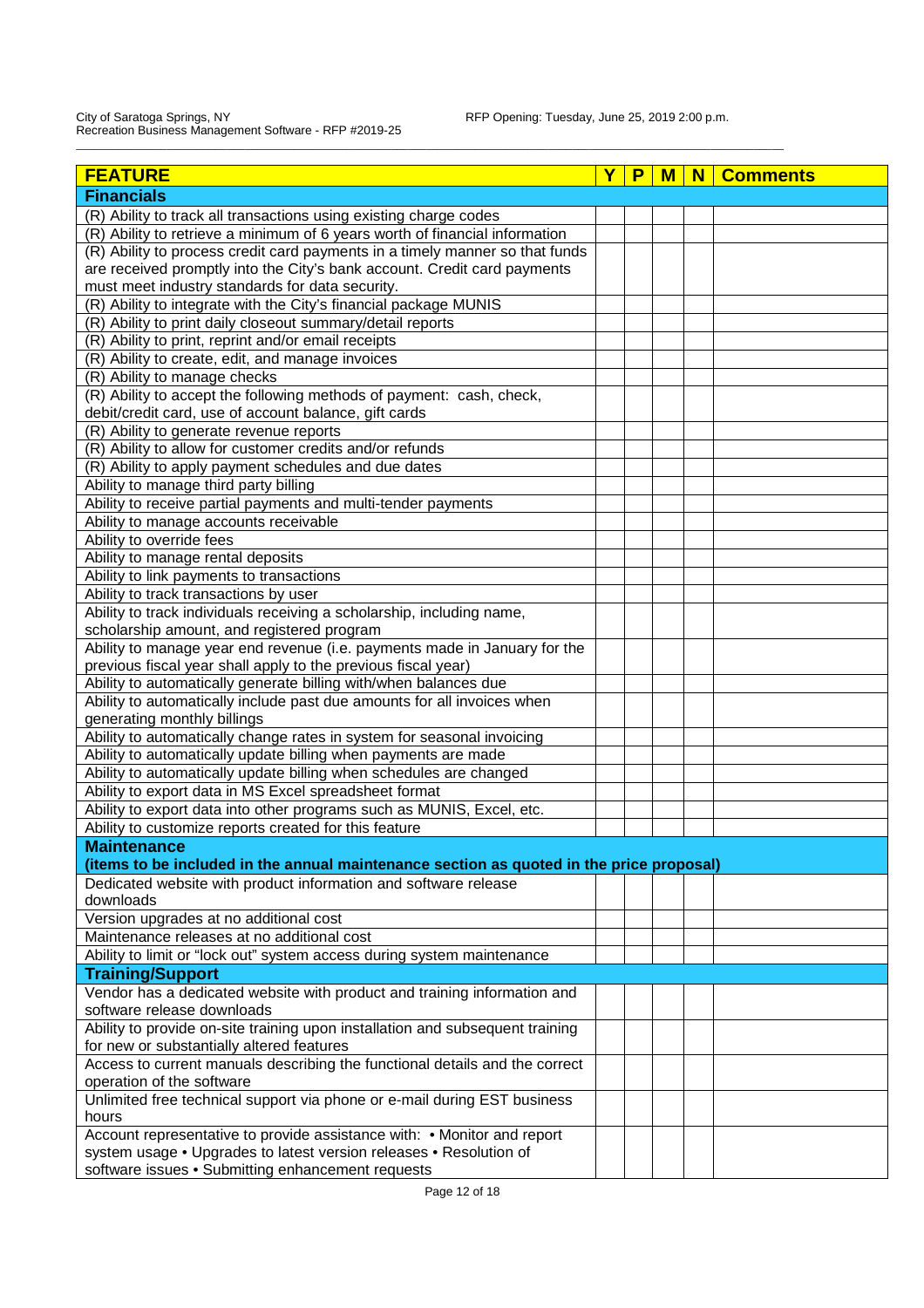### **Duration of Contract**

Vendors will supply a proposal based on a (5) five-year agreement, tentatively from September 1, 2019 to August 31, 2024.

\_\_\_\_\_\_\_\_\_\_\_\_\_\_\_\_\_\_\_\_\_\_\_\_\_\_\_\_\_\_\_\_\_\_\_\_\_\_\_\_\_\_\_\_\_\_\_\_\_\_\_\_\_\_\_\_\_\_\_\_\_\_\_\_\_\_\_\_\_\_\_\_\_\_\_\_\_\_\_\_\_\_\_\_\_\_\_\_\_\_\_\_\_\_\_\_\_\_\_\_\_\_\_\_\_\_\_\_\_\_\_\_\_\_\_\_\_

The City and the Vendor may mutually elect to renew under the same terms and conditions, the selected proposal for one additional period of the same length as the original contract (six (6) years total). If a mutual agreement of the parties is not reached within a reasonable period as determined by the City, the contract will not renew.

### **Proposal Requirements**

The City requests that the Vendor submit a concise proposal clearly addressing the needs of the Recreation Department outlined in the RFP. The intent of the RFP is to encourage responses that clearly communicate the Vendors understanding of the City's interest and its approach to successfully provide necessary products and services. All submittals shall contain the following sections in the vendor proposal. Any vendor who fails to include responses to all sections listed shall be deemed non-responsive.

### Vendor Information

Please provide the following:

- 1. Vendor Name and contact information including
	- a. Location of Headquarters and local addresses (if any)
	- b. Number of years in Recreation Software and overall software business
- 2. Describe vendor's ability to successfully complete the project scope
- 3. The first year the proposed product was installed at a customer site
- 4. Number of customers currently using the proposed product
- 5. Describe future strategy for the proposed product
- 6. Describe if and/or how your organization integrates customer feedback into product modifications
- 7. Frequency with which your organization on average upgrades the proposed product?
- 8. Copy of proposed maintenance and support contract including info on the support infrastructure and support commitments.

### References

1. Provide 5 Recreation Departments currently using your services with at least 2 of them using your services in conjunction with Munis

### Infrastructure

- 1. Provide a description of the software and hardware needed to utilize the functionality of the product
- 2. Provide a description of the process and schedule for data base maintenance

### Pricing Structure

- 1. Provide a detailed cost proposal to include all aspects of fees associated with software, hardware, project management, implementation, training/support, and any other associated pertinent expenses for the initial year
- 2. Provide a detailed proposal listing recurring expenses for maintenance, future upgrades, and all other optional services offered
- 3. Provide a listing of any credit card processing fees and description of the method by which credit card processing fees will be handled. Include any certificates of compliance with PCI standards, etc

### Implementation & Training Services

- 1. Provide a recommended implementation timeline that best estimates the installation of all components included in the vendor proposal
- 2. Submit a training program for all components included in the vendor proposal. The vendor is to outline the types of training classes, number of participants, duration of classes, and total number and hours recommended for training. Identify if training will be performed remotely or on site. Include any training for IT personnel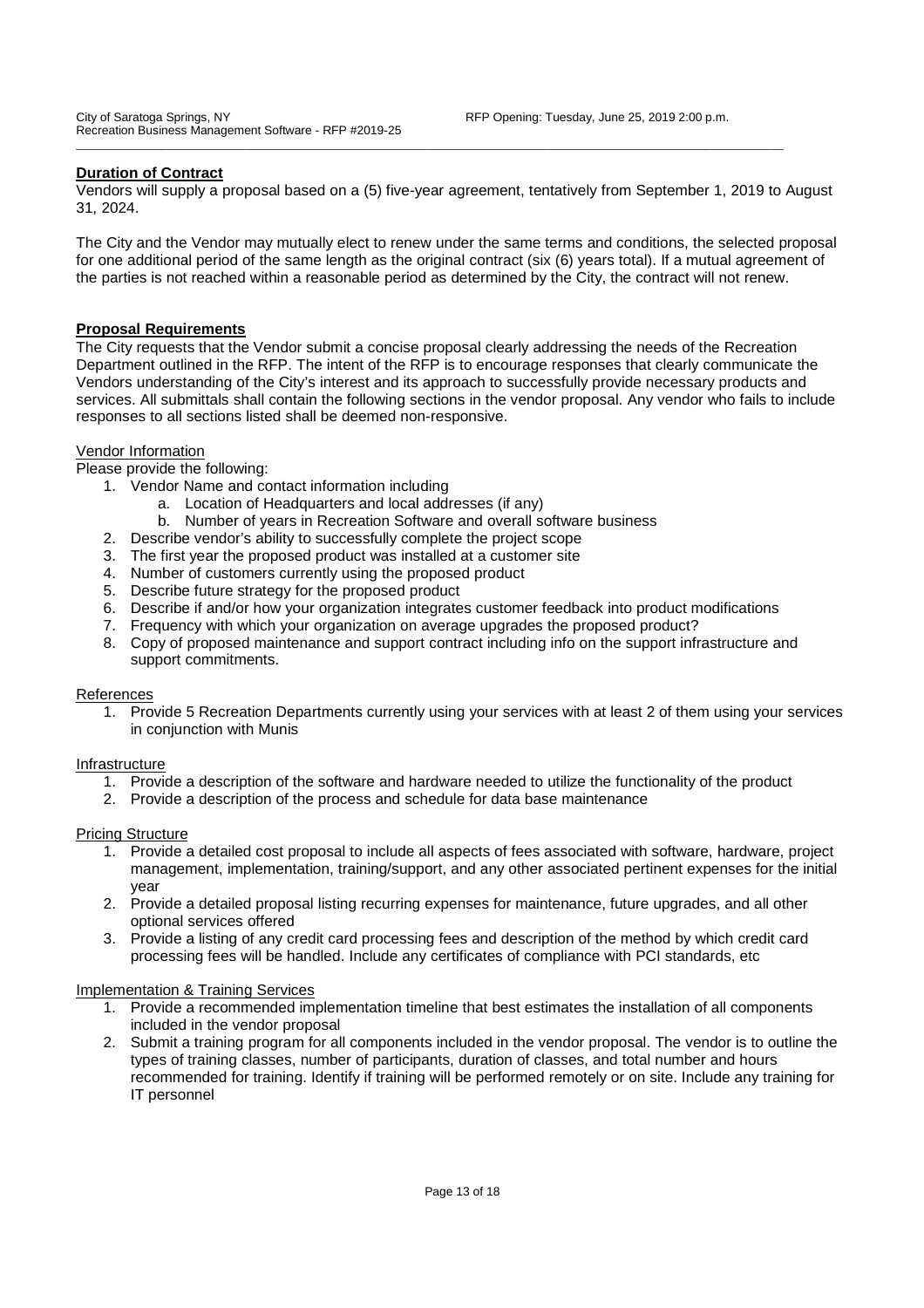The specification herein states the minimum requirements of the City. All bids must be regular in every respect. Unauthorized conditions, limitations, or provisions shall be cause for rejection. The City may consider as "irregular" or "non-responsive" any bid not prepared and submitted in accordance with the bid document and specification, or any bid lacking sufficient technical literature to enable the City to make a reasonable determination of compliance to the specification.

\_\_\_\_\_\_\_\_\_\_\_\_\_\_\_\_\_\_\_\_\_\_\_\_\_\_\_\_\_\_\_\_\_\_\_\_\_\_\_\_\_\_\_\_\_\_\_\_\_\_\_\_\_\_\_\_\_\_\_\_\_\_\_\_\_\_\_\_\_\_\_\_\_\_\_\_\_\_\_\_\_\_\_\_\_\_\_\_\_\_\_\_\_\_\_\_\_\_\_\_\_\_\_\_\_\_\_\_\_\_\_\_\_\_\_\_\_

It shall be the bidder's responsibility to carefully examine each item of the specification. Failure to offer a completed bid or failure to respond to each section of the technical specification may cause the proposal to be rejected without review as "non-responsive". All variances, exceptions and/or deviations shall be fully described in the appropriate section.

| <b>Pricing</b>                                        |                                              |                               |                   |        |                   |  |  |  |
|-------------------------------------------------------|----------------------------------------------|-------------------------------|-------------------|--------|-------------------|--|--|--|
|                                                       | Initial                                      | <b>Recurring Annual Costs</b> |                   |        |                   |  |  |  |
|                                                       | Installation,<br>one time, &<br>Year 1 costs | Year <sub>2</sub>             | Year <sub>3</sub> | Year 4 | Year <sub>5</sub> |  |  |  |
| <b>Base Package for Software</b>                      |                                              |                               |                   |        |                   |  |  |  |
| <b>Hardware Devices</b><br>(if applicable)            |                                              |                               |                   |        |                   |  |  |  |
| <b>Project Management Costs</b>                       |                                              |                               |                   |        |                   |  |  |  |
| <b>Implementation Startup</b><br>Costs                |                                              |                               |                   |        |                   |  |  |  |
| Training                                              |                                              |                               |                   |        |                   |  |  |  |
| <b>Annual Maintenance &amp;</b><br>Support (Software) |                                              |                               |                   |        |                   |  |  |  |
| <b>Annual Maintenance &amp;</b><br>Support (Hardware) |                                              |                               |                   |        |                   |  |  |  |
| <b>Transaction Fees</b>                               |                                              |                               |                   |        |                   |  |  |  |
| <b>Miscellaneous Cost(s)</b>                          |                                              |                               |                   |        |                   |  |  |  |
|                                                       |                                              |                               |                   |        |                   |  |  |  |
| <b>TOTAL BID IN FIGURES:</b>                          |                                              |                               |                   |        |                   |  |  |  |
| <b>TOTAL BID WRITTEN:</b>                             |                                              |                               |                   |        |                   |  |  |  |
|                                                       |                                              |                               |                   |        |                   |  |  |  |

| <b>COMPANY NAME:</b>                                                                                          |         |       |                                                                                                                                                                                                                                                                                                                                     |  |
|---------------------------------------------------------------------------------------------------------------|---------|-------|-------------------------------------------------------------------------------------------------------------------------------------------------------------------------------------------------------------------------------------------------------------------------------------------------------------------------------------|--|
|                                                                                                               |         |       |                                                                                                                                                                                                                                                                                                                                     |  |
|                                                                                                               |         |       | Phone No. $($ $)$ $\qquad$ $\qquad$ $\qquad$ $\qquad$ $\qquad$ $\qquad$ $\qquad$ $\qquad$ $\qquad$ $\qquad$ $\qquad$ $\qquad$ $\qquad$ $\qquad$ $\qquad$ $\qquad$ $\qquad$ $\qquad$ $\qquad$ $\qquad$ $\qquad$ $\qquad$ $\qquad$ $\qquad$ $\qquad$ $\qquad$ $\qquad$ $\qquad$ $\qquad$ $\qquad$ $\qquad$ $\qquad$ $\qquad$ $\qquad$ |  |
| (City)                                                                                                        | (State) | (Zip) |                                                                                                                                                                                                                                                                                                                                     |  |
| E-MAIL ADDRESS:                                                                                               |         |       |                                                                                                                                                                                                                                                                                                                                     |  |
| AUTHORIZED SIGNATURE: University of the series of the series of the series of the series of the series of the |         |       |                                                                                                                                                                                                                                                                                                                                     |  |
| PRINTED NAME:                                                                                                 |         |       |                                                                                                                                                                                                                                                                                                                                     |  |
| TITLE:                                                                                                        |         | DATE: |                                                                                                                                                                                                                                                                                                                                     |  |

Page 14 of 18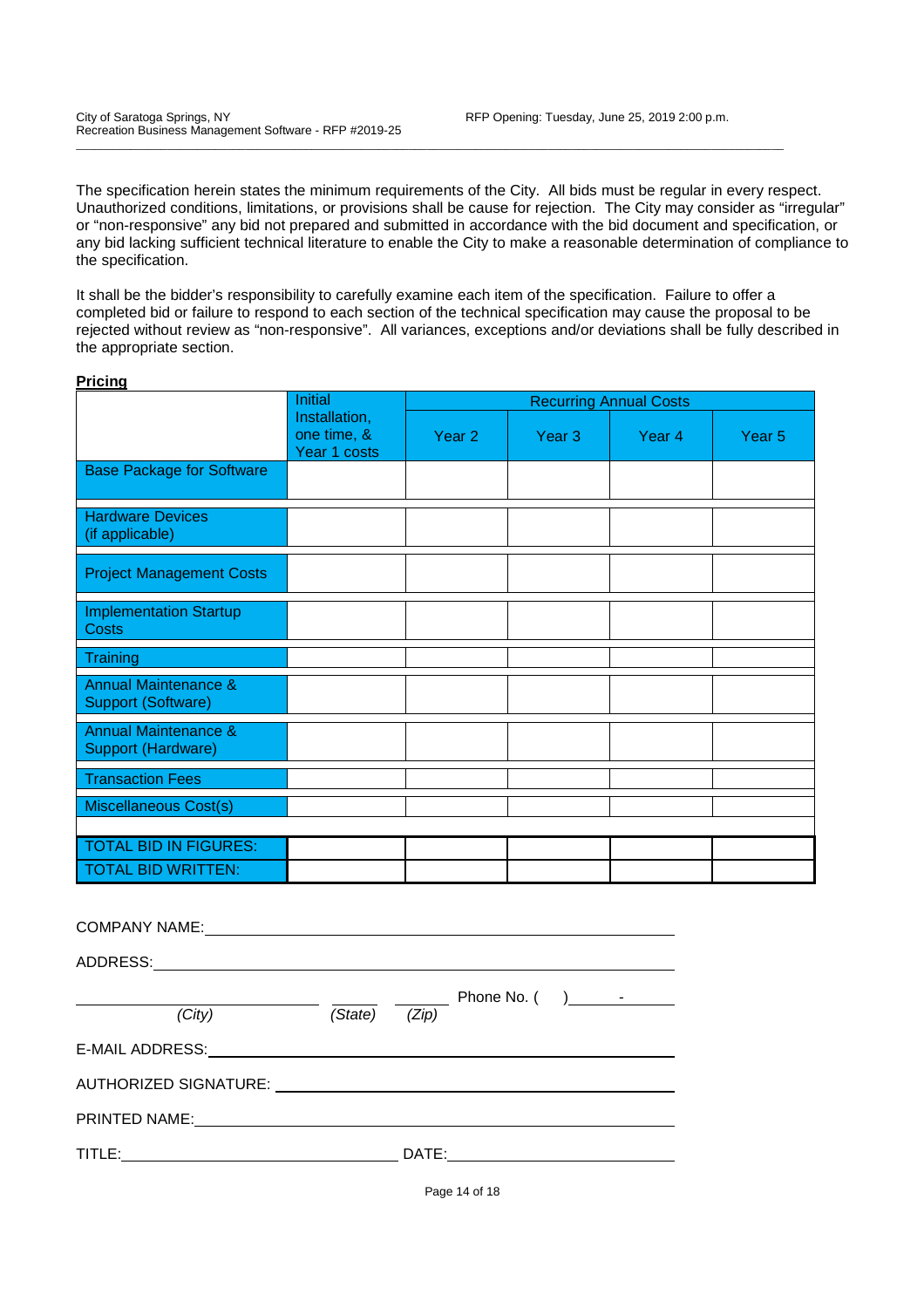

### **Non-Collusive Bidding Certification**

Section §139(d) State Finance Law

By submission of this bid, each bidder and each person signing on behalf of any bidder certifies, and, in the case of a joint bid each party thereto certifies as to its own organization, under penalty of perjury, that to the best of his knowledge and belief:

\_\_\_\_\_\_\_\_\_\_\_\_\_\_\_\_\_\_\_\_\_\_\_\_\_\_\_\_\_\_\_\_\_\_\_\_\_\_\_\_\_\_\_\_\_\_\_\_\_\_\_\_\_\_\_\_\_\_\_\_\_\_\_\_\_\_\_\_\_\_\_\_\_\_\_\_\_\_\_\_\_\_\_\_\_\_\_\_\_\_\_\_\_\_\_\_\_\_\_\_\_\_\_\_\_\_\_\_\_\_\_\_\_\_\_\_\_

(1) The prices in this bid have been arrived at independently without collusion, consultation, communication, or agreement, for the purpose of restricting competition, as to any matter relating to such prices with any other bidder or with any competitor;

(2) Unless otherwise required by law, the prices which have been quoted in this bid have not been knowingly disclosed by the bidder and will not knowingly be disclosed by the bidder prior to opening, directly or indirectly, to any other bidder or to any competitor; and

(3) No attempt has been made or will be made by the bidder to induce any other person, partnership or corporation to submit or not to submit a bid for the purpose of restricting competition."

A bid shall not be considered for award nor shall any award be made where (1), (2), (3) above have not been complied with; provided however, that if in any case the bidder cannot make the foregoing certification, the bidder shall so state and shall furnish with the bid a signed statement which sets forth in detail the reasons therefore.

| Signature: | Print Name: |
|------------|-------------|
| Title:     | Date:       |
| Company:   | Address:    |

Subscribed to under penalty of periury under the laws of the State of New York, this day of \_\_\_\_\_\_\_\_\_\_, 2019 as the act and deed of said corporation of partnership.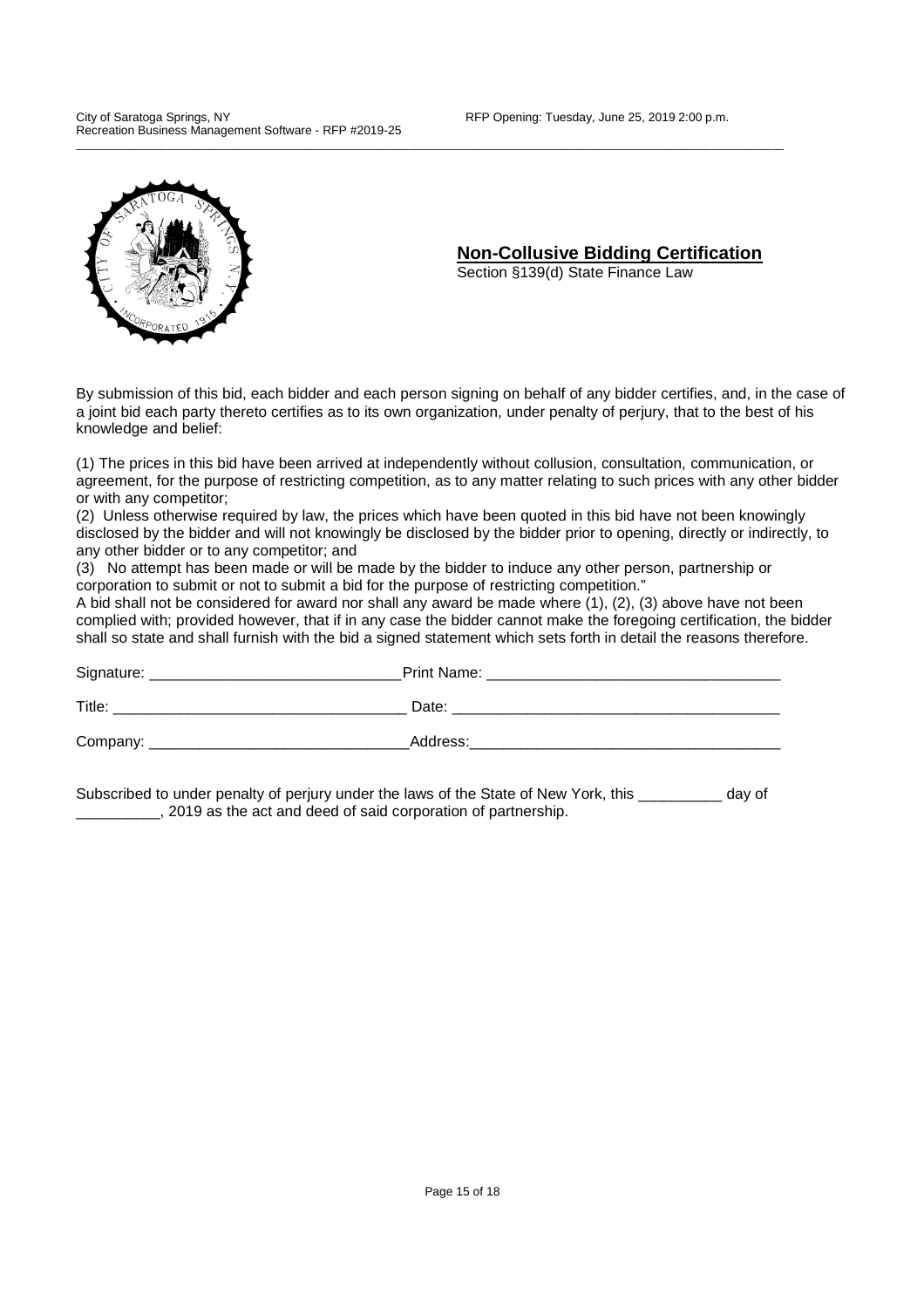

### **Vendor/Supplier Code of Conduct**

The City of Saratoga Springs is committed to **conduct business in a lawful, ethical and moral manner and expects the same standards from vendors/suppliers that the City conducts business with.** The City requires that all vendors/suppliers abide by this Code of Conduct. Failure to comply with this Code may be sufficient cause for the City to exercise its' rights to terminate its' business relationship with vendors/suppliers. Vendors/suppliers agree to provide all information requested which is necessary to demonstrate compliance with this Code.

To promote a working relationship with the City of Saratoga Springs based on ethical business practices, contractors, consultants, vendors and suppliers are expected to:

\_\_\_\_\_\_\_\_\_\_\_\_\_\_\_\_\_\_\_\_\_\_\_\_\_\_\_\_\_\_\_\_\_\_\_\_\_\_\_\_\_\_\_\_\_\_\_\_\_\_\_\_\_\_\_\_\_\_\_\_\_\_\_\_\_\_\_\_\_\_\_\_\_\_\_\_\_\_\_\_\_\_\_\_\_\_\_\_\_\_\_\_\_\_\_\_\_\_\_\_\_\_\_\_\_\_\_\_\_\_\_\_\_\_\_\_\_

- Not seek, solicit, demand or accept any information, verbal or written, from the City of Saratoga Springs or its representatives that provides an unfair advantage over a competitor.
- Not engage in any activity or course of conduct that restricts open and fair competition on City of Saratoga Springs related projects and transactions.
- Not engage in any course of conduct with the City of Saratoga Springs employees or its representatives that constitutes a conflict of interest, in fact or appearance.
- Not offer any unlawful gifts or gratuities, or engage in bribery or other criminal activity.
- Report to the City of Saratoga Springs any activity by a City of Saratoga Springs employee or contractor, consultant or vendor of the City of Saratoga Springs that is inconsistent with the City of Saratoga Springs Code of Ethics.

At a minimum, the City requires that all vendors/suppliers meet the following standards:

- Legal: Vendors/suppliers and their subcontractors agree to comply with all applicable local, state and federal laws, regulations and statutes.
- The City expects vendors/suppliers to respect the City's rules and procedures.
- The Wages & Benefits: Vendors/suppliers will set working hours, wages, and NYS statutory benefits and overtime pay in compliance with all applicable laws and regulations. Where applicable, as defined by NYS Labor Law, the vendor/supplier must comply with prevailing wage rates.
- Health & Safety: Vendors/suppliers and their subcontractors shall provide workers with a safe and healthy work environment that complies with local, state and federal health and safety laws.
- Discrimination: No person shall be subject to any discrimination in employment, including hiring, salary, benefits, advancement, discipline, termination or retirement on the basis of gender, race, religion, age, disability, sexual orientation, nationality, political opinion, party affiliation or social ethnic origin.
- Working conditions: Vendors/suppliers must treat all workers with respect and dignity and provide them with a safe and healthy environment.
- Right to organize: Employees of the vendor/supplier should have the right to decide whether they want collective bargaining.
- Subcontractors: Vendors/suppliers shall ensure that subcontractors shall operate in a manner consistent with this Code.
- Protection of the Environment: Vendors/suppliers shall comply with all applicable environmental laws and regulations. Vendors/suppliers shall ensure that the resources and material they use are sustainable, are capable of being recycled and are used effectively and a minimum of waste. Where practicable, vendors/suppliers are to utilize technologies that do not adversely affect the environment and when such impact is unavoidable, to ensure that it is minimized.

#### **Vendor Acknowledgement**

The undersigned vendor/supplier hereby acknowledges that it has received the City of Saratoga Springs Vendor/Supplier Code of Conduct and agrees that any and all of its facilities and subcontractors doing business with the City will receive the Code and will abide by each and every term therein.

Vendor/supplier acknowledges that its failure to comply with any condition, requirement, policy or procedure may result in the termination of the business relationship. Vendor/supplier reserves the right to terminate its agreement to abide by the Code of Conduct at any time for any reason upon ninety (90) days prior written notice to the City.

| Signature:    | Printed name: |
|---------------|---------------|
| Title:        | Date:         |
| Company Name: |               |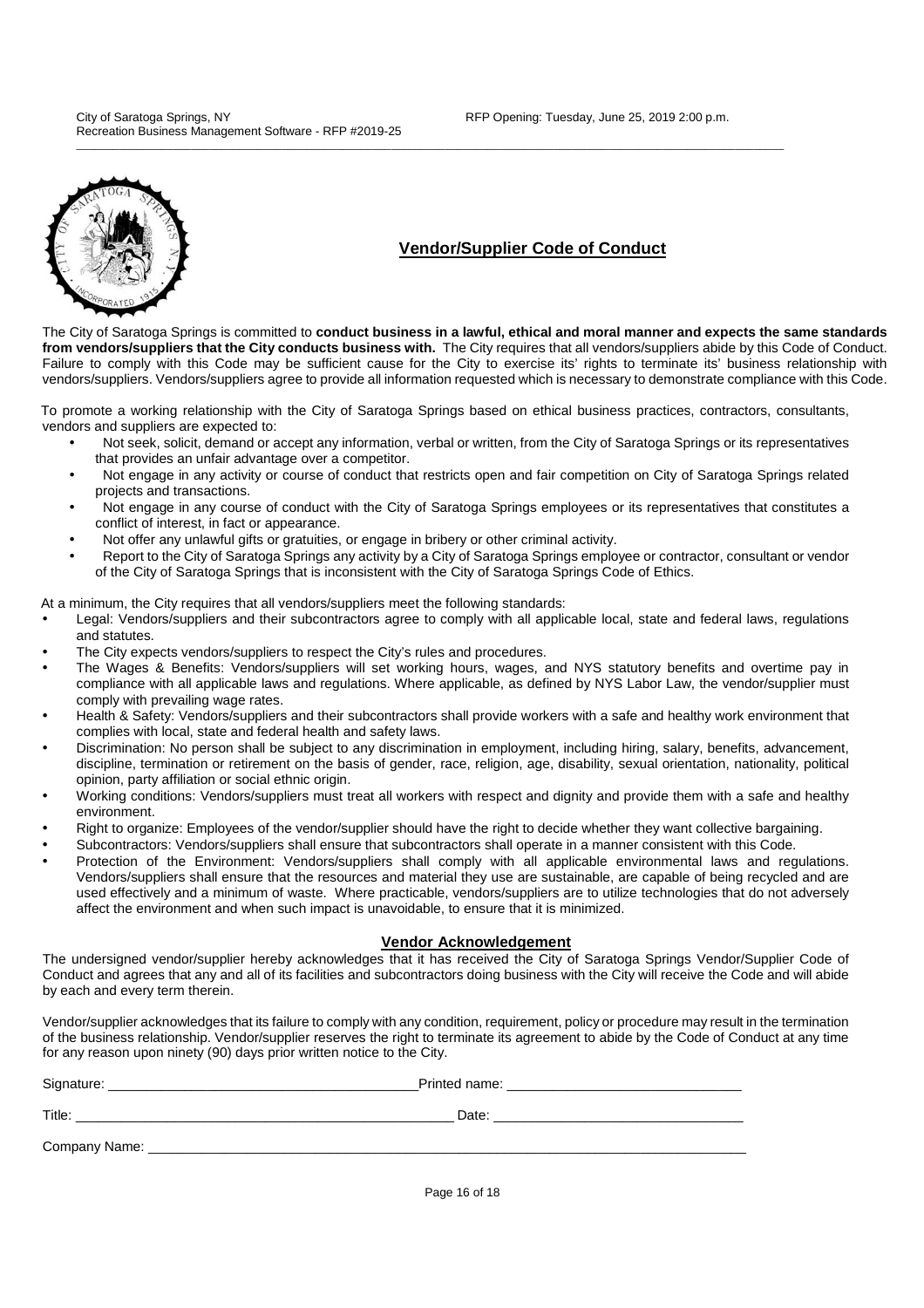Company Address: Address: Company Address: Address: Address: Address: Address: Address: Address: Address: Address: Address: Address: Address: Address: Address: Address: Address: Address: Address: Address: Address: Address: \_\_\_\_\_\_\_\_\_\_\_\_\_\_\_\_\_\_\_\_\_\_\_\_\_\_\_\_\_\_\_\_\_\_\_\_\_\_\_\_\_\_\_\_\_\_\_\_\_\_\_\_\_\_\_\_\_\_\_\_\_\_\_\_\_\_\_\_\_\_\_\_\_\_\_\_\_

**City of Saratoga Springs, NY: Risk and Safety Agreement for Technology Services**

| City Project Number: RFP #2019-25 City Project Name: Recreation Business Management Software Prevailing Wage Project No.:<br><b>City Department: Recreation Department</b><br>Department Contact Person: John Hirliman |                  | <b>City Ext. 2306</b> |
|------------------------------------------------------------------------------------------------------------------------------------------------------------------------------------------------------------------------|------------------|-----------------------|
| <b>Company Name:</b>                                                                                                                                                                                                   |                  |                       |
| <b>Company Address:</b>                                                                                                                                                                                                |                  |                       |
| <b>Company Telephone No.:</b>                                                                                                                                                                                          | Company Fax No.: |                       |
| <b>Consultant Primary Contact for This Project:</b>                                                                                                                                                                    | Title:           |                       |

\_\_\_\_\_\_\_\_\_\_\_\_\_\_\_\_\_\_\_\_\_\_\_\_\_\_\_\_\_\_\_\_\_\_\_\_\_\_\_\_\_\_\_\_\_\_\_\_\_\_\_\_\_\_\_\_\_\_\_\_\_\_\_\_\_\_\_\_\_\_\_\_\_\_\_\_\_\_\_\_\_\_\_\_\_\_\_\_\_\_\_\_\_\_\_\_\_\_\_\_\_\_\_\_\_\_\_\_\_\_\_\_\_\_\_\_\_

Any and all professional services performed under this Agreement shall be completed by an individual licensed by the NYS Office of Professions - Education Department as applicable to the service provided including, but not limited to accounting, actuarial, engineering and architectural services. The Consultant represents that it has all necessary governmental licenses to perform the services described herein.

The Consultant shall procure and maintain during the term of this contract, at the Consultant's expense, the insurance policies listed with limits equal to or greater than the enumerated limits. The Consultant shall be solely responsible for any self-insured retention or deductible losses under each of the required policies. Every required policy, including any required endorsements and any umbrella or excess policy, shall be primary insurance. Insurance carried by the City of Saratoga Springs, its officers, or its employees, if any, shall be excess and not contributory insurance to that provided by the Consultant. Every required coverage type shall be "occurrence basis" with the exception of Professional Errors and Omissions Coverage which may be "claims made" coverage. The Consultant may utilize umbrella/excess liability coverage to achieve the limits required hereunder; such coverage must be at least as broad as the primary coverage (follow form). The Office of Risk and Safety Management must approve all insurance certificates. The City of Saratoga Springs reserves its right to request certified copies of any policy or endorsement thereto. All insurance shall be provided by insurance carriers licensed and admitted to do business in the State of New York and must be rated "A−:VII" or better by A.M. Best (Current Rate Guide). If the Consultant fails to procure and maintain the required coverage(s) and minimum limits such failure shall constitute a material breach of contract, whereupon the City of Saratoga Springs may exercise any rights it has in law or equity, including but not limited to the following: (1) immediate termination of the contract; (2) withholding any/all payment(s) due under this contract or any other contract it has with the vendor (common law set-off); OR (3) procuring or renewing any required coverage(s) or any extended reporting period thereto and paying any premiums in connection therewith. All monies so paid by the City of Saratoga Springs shall be repaid upon demand, or at the City's option, may be offset against any monies due to the Consultant.

The City of Saratoga Springs requires the Consultant name the City as a Certificate Holder for the following coverage for the work covered by this Agreement:

- **Commercial General Liability** Including Completed Products and Operations and Personal Liability Insurance: One Million Dollars per Occurrence with Two Million Dollars Aggregate**;**
- **Commercial Automobile Insurance:** One Million Dollars Combined Single Limit for Owned, Hired and Nonowned Vehicles;
- **Cyber Liability Insurance:** Five Million Dollars per occurrence aggregate;
- **Excess Insurance:** Five Million Dollars per Occurrence Aggregate;
- **Technology Errors and Omissions:** Two Million Dollars per Claim Aggregate; AND
- **NYS Statutory Workers Compensation, Employer's Liability and Disability Insurance:** Failure to secure compensation for the benefit of, and keep insured during the life of this agreement, employees required in compliance with the provisions of Workers' Compensation Law shall make this Agreement void and of no effect If the project in question involves any form of pollution risk or exposure, environmental hazard, asbestos or special circumstances, please contact the Office of Risk and Safety for a determination of insurance limits needed for your contract.

It shall be an affirmative obligation of the Consultant to advise City's Office of Risk and Safety via mail to Office of Risk and Safety, City of Saratoga Springs, 474 Broadway, Saratoga Springs, NY 12866, within two days of the cancellation or substantive change of any insurance policy set out herein, and failure to do so shall be construed to be a breach of this Agreement. The Consultant acknowledges that failure to obtain such insurance on behalf of the municipality constitutes a material breach of contract and subjects it to liability for damages, indemnification and all other legal remedies available to the City. The Consultant is to provide the City with a Certificate of Insurance naming the City as **Additional Insured on a primary and non-contributory basis prior** to the commencement of any work or use of City facilities. The failure to object to the contents of the Certificate of Insurance or the absence of same shall not be deemed a waiver of any and all rights held by the municipality. In the event the Consultant utilizes a Sub-Consultant for any portion of the services outlined within the scope of its activities, the Sub-Consultant shall provide insurance of the same type or types and to the same extent of coverage as that provided by the Consultant. All insurance required